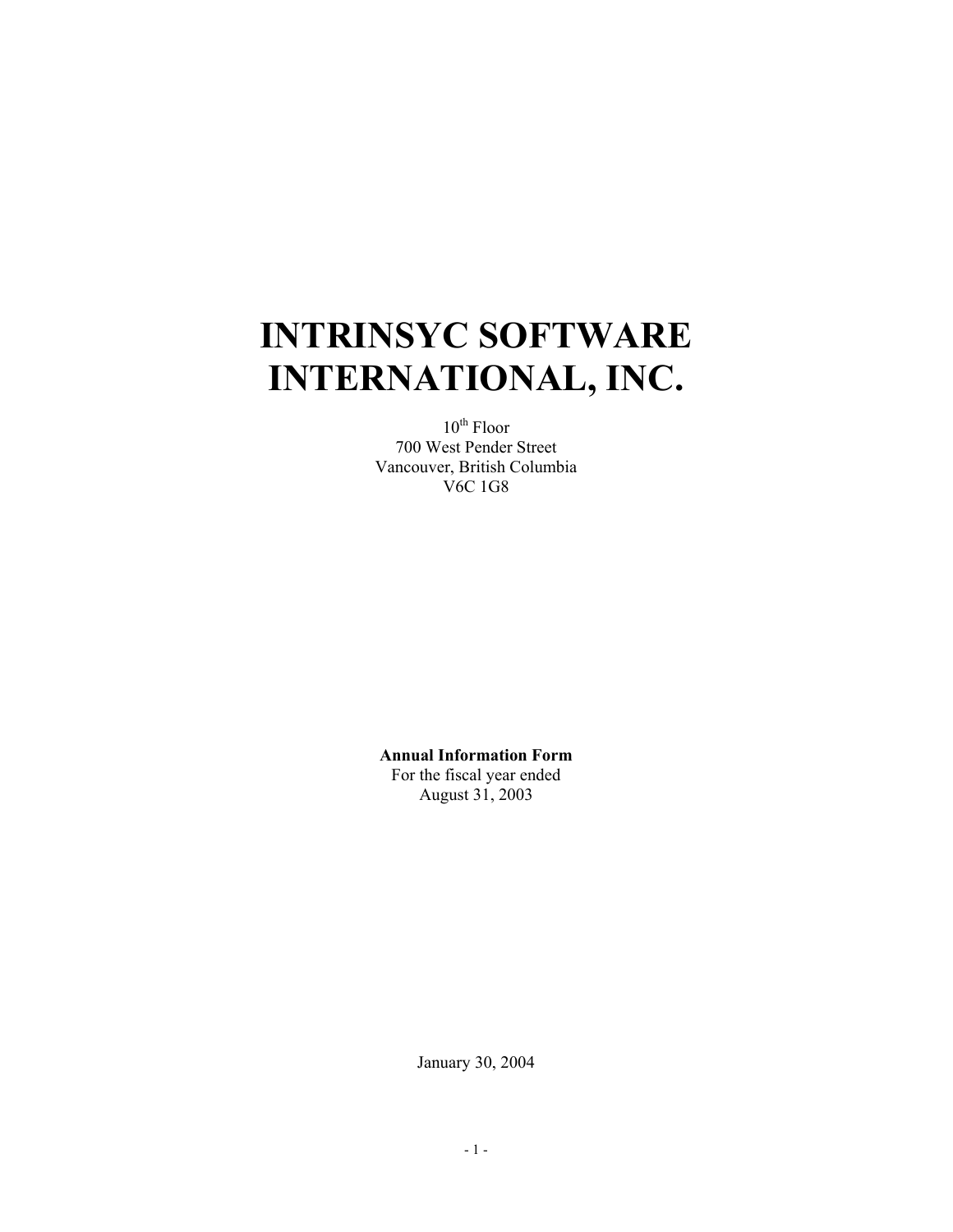# **TABLE OF CONTENTS**

| ITEM 1:    |                                                      |  |
|------------|------------------------------------------------------|--|
| ITEM 2:    |                                                      |  |
| ITEM 3:    |                                                      |  |
| ITEM 4:    |                                                      |  |
| ITEM $5$ : |                                                      |  |
| ITEM 6:    |                                                      |  |
| ITEM 7:    |                                                      |  |
| ITEM 8:    |                                                      |  |
| ITEM 9:    | ADDITIONAL INFORMATION AND DOCUMENTS INCORPORATED BY |  |
| ITEM 10:   |                                                      |  |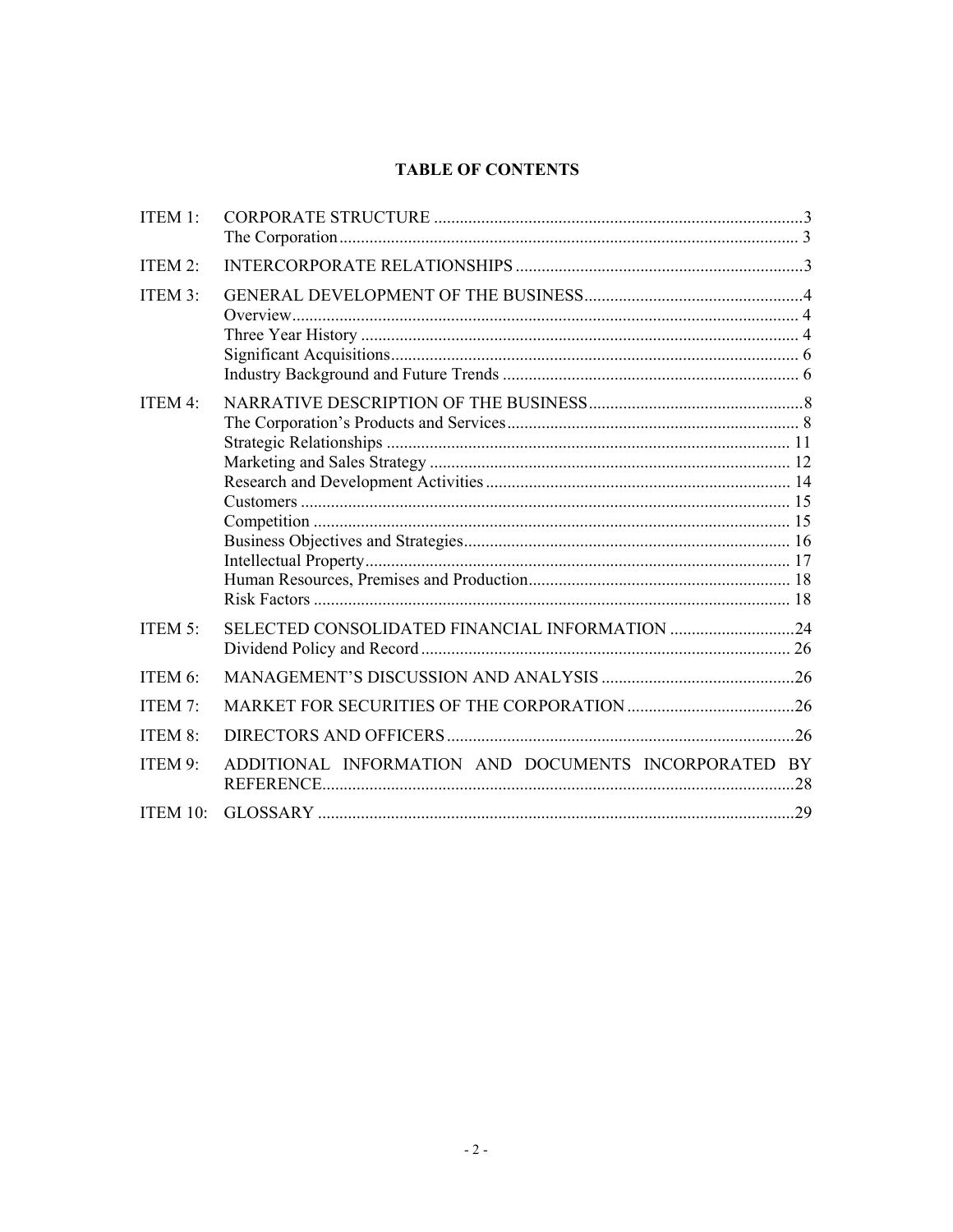## **ANNUAL INFORMATION FORM**

#### CERTAIN INTERPRETATION MATTERS

*Unless the context requires, all references to the "Corporation" or "Intrinsyc" include Intrinsyc Software International, Inc. and its predecessors. Certain terms have the meaning specified in "Item 10: Glossary". Unless otherwise specified, all references to "\$" or "dollars" refer to Canadian currency.* 

*This Annual Information Form ("AIF") may refer to registered trademarks, trademarks, tradenames and service marks of companies other than Intrinsyc, which names and marks belong to their respective owners.* 

## CAUTIONARY NOTE REGARDING FORWARD-LOOKING STATEMENTS

*This AIF contains "forward-looking statements". In some cases, you can identify forward-looking statements by terminology such as "may," "will," "should," "could," "expects," "plans," "intends," "anticipates," "believes," "estimates," "predicts," "potential" or "continue" or the negative of such terms and other comparable terminology. These forward-looking statements include, without limitation, statements about the Corporation's market opportunity, strategies, competition, expected activities and expenditures as the Corporation pursues its business plan, and the adequacy of the Corporation's available cash resources. Although the Corporation believes that the expectations reflected in the forward-looking statements are reasonable, future results, levels of activity, performance or achievements cannot be assured. Consequently, all forward looking statements made in this AIF or the documents incorporated by reference are qualified by this cautionary statement and there can be no assurance that actual results or developments anticipated by the Corporation will be realized.* 

## **ITEM 1: CORPORATE STRUCTURE**

#### **The Corporation**

The Corporation was incorporated under the laws of Alberta on August 31, 1992 under the name I.T.C. Microcomponents Inc. and continued under the laws of British Columbia on July 19, 1995. The Corporation changed its name to Intrinsyc Software, Inc. on June 16, 1997. Articles of Continuance were filed under the Canada Business Corporations Act on May 1, 2003 to continue the Corporation federally and change the name of the Corporation from Intrinsyc Software, Inc. to Intrinsyc Software International, Inc. Intrinsyc's registered and principal business office is  $10<sup>th</sup>$  floor, 700 West Pender Street, Vancouver, British Columbia, V6C 1G8, telephone (604) 801-6461, fax (604) 801-6417.

#### **ITEM 2: INTERCORPORATE RELATIONSHIPS**

The Corporation has three wholly owned subsidiaries, Intrinsyc Software (U.S.A.), Inc., Intrinsyc Europe Limited (formerly NMI Electronics Limited), and Linar Ltd. Intrinsyc Software (U.S.A.) Inc. was incorporated under the laws of Washington State on March 25, 1997. Intrinsyc Europe Limited was incorporated under the laws of the United Kingdom on March 27, 1987. Linar Ltd. was incorporated under the laws of the United Kingdom on November 21, 1997.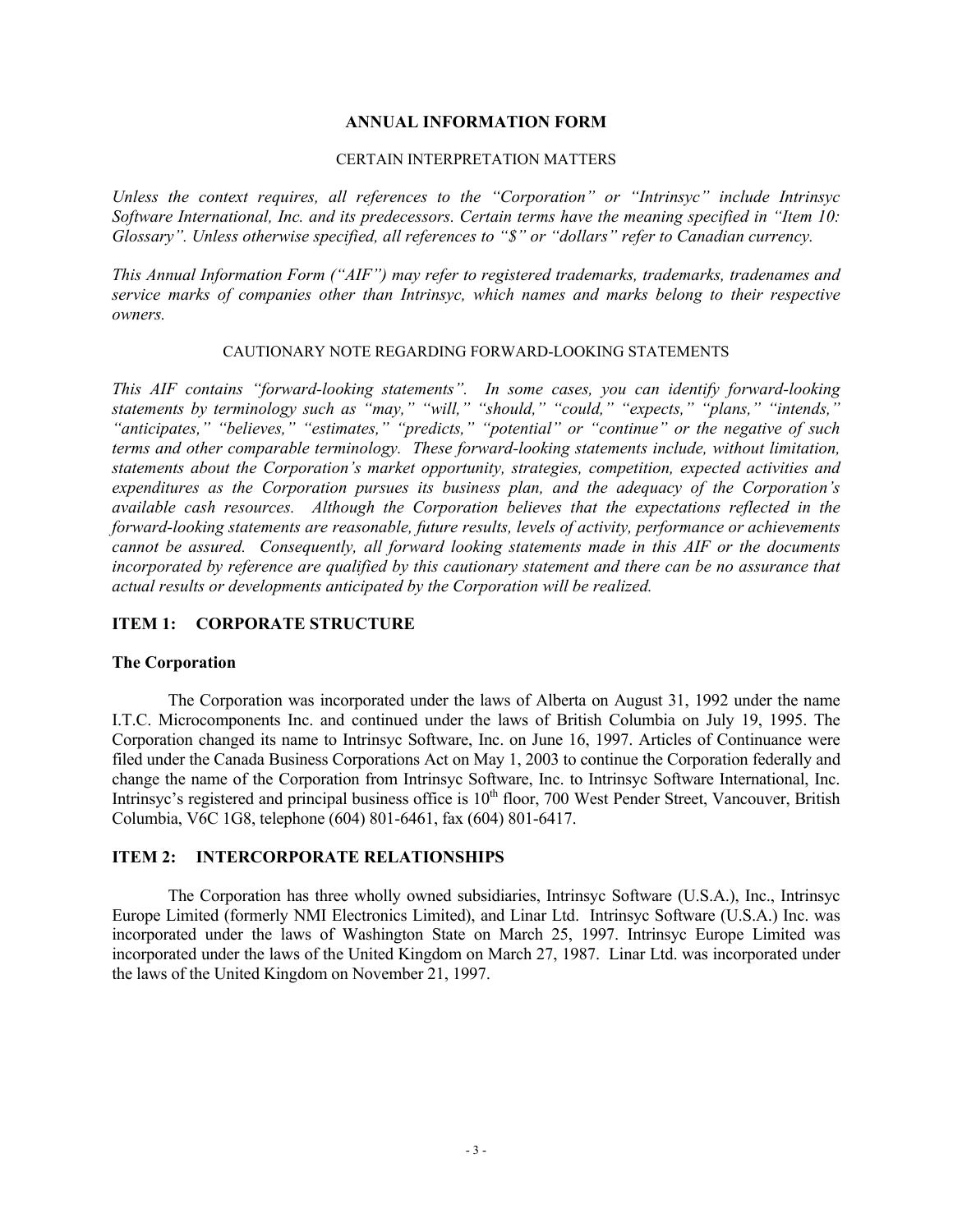#### **ITEM 3: GENERAL DEVELOPMENT OF THE BUSINESS**

#### **Overview**

The Corporation engineers products, software and solutions that allow customers to create, link and manage pervasive networks of specialized intelligent devices. The Corporation utilizes its diverse knowledge and intellectual property base to build enterprise-to-device connectivity and data processing solutions for Original Equipment Manufacturers ("OEMs"), Wireless Device manufacturers and network operators and providers of networked enterprise applications. Sample customers and markets include: vendors of industrial and building automation and security and surveillance applications; telecom/datacom providers; mobile phone manufacturers and network operators; financial institutions; software developers and application service providers; medical device and consumer electronic manufacturers and other OEMs. The Corporation's products and services help bring new Internet-enabled specialized intelligent devices and their applications to market in a timely fashion. The Corporation has commercialized product and service offerings that support processors from Intel Corporation, Motorola, Inc., IBM, Texas Instruments and Hitachi America, Ltd. The Corporation supports multiple embedded operating systems including Linux, Symbian as well as Microsoft Corporation operating systems, including Windows CE, .NET, Pocket PC Smartphone edition and Embedded Windows NT.

Specialized intelligent devices are an emerging class of products with sophisticated processing power that are designed for specific computing and communications applications, leveraging the use of wireline and wireless Internet/intranet networks. Embedded computers, intelligent devices, smart phones and Personal Digital Assistants, (PDA's), are all electronic systems technically similar to general-purpose computers, but developed and deployed for use in more specific applications or environments. Intrinsyc not only develops specialized embedded computers for customers, but also networks them to one another, the Internet and enterprise computing systems as well as providing provisioning and management software to service providers. Compared to traditional PC-based computers, these new specialized intelligent devices are often less expensive and more adaptable in terms of their size, weight and shape, while still providing sophisticated computing and Internet based communications capabilities, through wired or wireless telecommunications systems. Embedded computers are being developed in response to the growing use of the Internet as a medium for communicating and transacting business, and to meet the demands of businesses and consumers for smaller and more mobile computing devices.

Many of the Corporation's products and services were initially developed for the industrial automation market which requires robust and sophisticated communications. Since many of the other Internet-enabled computing device market segments which are now developing have similar needs to the industrial automation market, the Corporation's target market has expanded to include building automation, consumer electronics, telecom/datacom, medical devices and software tool developers.

The shift towards special purpose intelligent devices, the maturation of the Internet as an everyday tool of business, the decreasing cost of 32-bit processors and memory, the convergence of disparate technology worlds and constant technology evolution are all factors which drive the market demand for embedded and Internet technologies, products and solutions.

#### **Three Year History**

Significant product and business developments for the Corporation over the last three fiscal years have been as follows: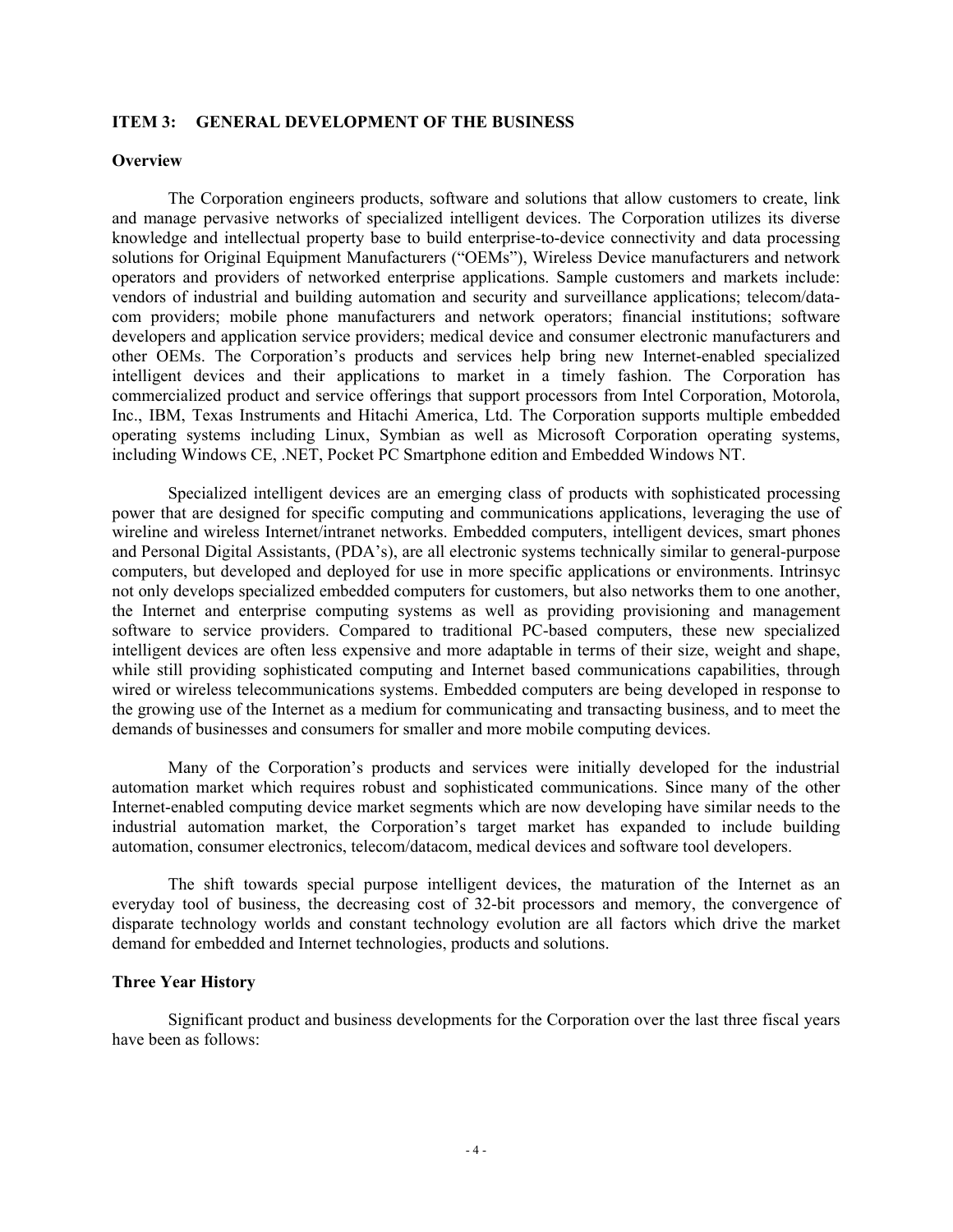## *Fiscal 2003*

- The Corporation continued under the Canada Business Corporations Act as Intrinsyc Software International, Inc.
- The Corporation appointed Derek Spratt as President and CEO.
- The Corporation announced a significant re-structuring including a 25% reduction in headcount and a change in product strategy aimed at higher value embedded software solutions.
- The Corporation announced a significant multi-year services engagement for the development of applications relating to telephony operating systems and advanced smart phone functionalities.
- The Corporation was qualified as a Symbian Platinum partner and announced its ability to support the development of Symbian telephony solutions.
- The Corporation announced that Microsoft was the first customer for the µPDA reference platform, a PXA250 based advanced wireless handheld device.
- The Corporation announced its support of the IBM PowerPC 405EP embedded microprocessor and launched the CerfCube 405EPTM reference platform.
- The Corporation announced its CerfPod 255SE reference platform based on Intel's PXA255 micro-processor.
- The Corporation announced the availability of a suite of mobile telephony software applications including the i-RIL, i-MUX and µPhone.
- The Corporation appointed George Duguay as a director and Vincent Schiralli as director and Chief Operating Officer.
- The Corporation announced a re-structuring of the IEL acquisition agreement that lowered the total purchase price, increased available cash by removing certain guarantees and moved out the final settlement date by 12 months.

## *Fiscal 2002*

- The Corporation launched several new products including;  $\mu$ Engine<sup>TM</sup>, Cerfworks<sup>TM</sup>, Turbo Boot<sup>™</sup> and CerfCruiser<sup>™</sup> and released high performance Intel PXA250-based versions of the CerfBoard<sup>TM</sup>, Cerf Cube<sup>TM</sup> and CerfPod<sup>TM</sup>.
- The Corporation acquired 100% of the shares of Intrinsyc Europe Limited (IEL) (formerly NMI Electronics Limited) in June 2002 including the µEngine family of products and an experienced team of hardware and software developers.
- The Corporation completed a special warrant financing resulting in aggregate gross proceeds to the Corporation of \$10 million.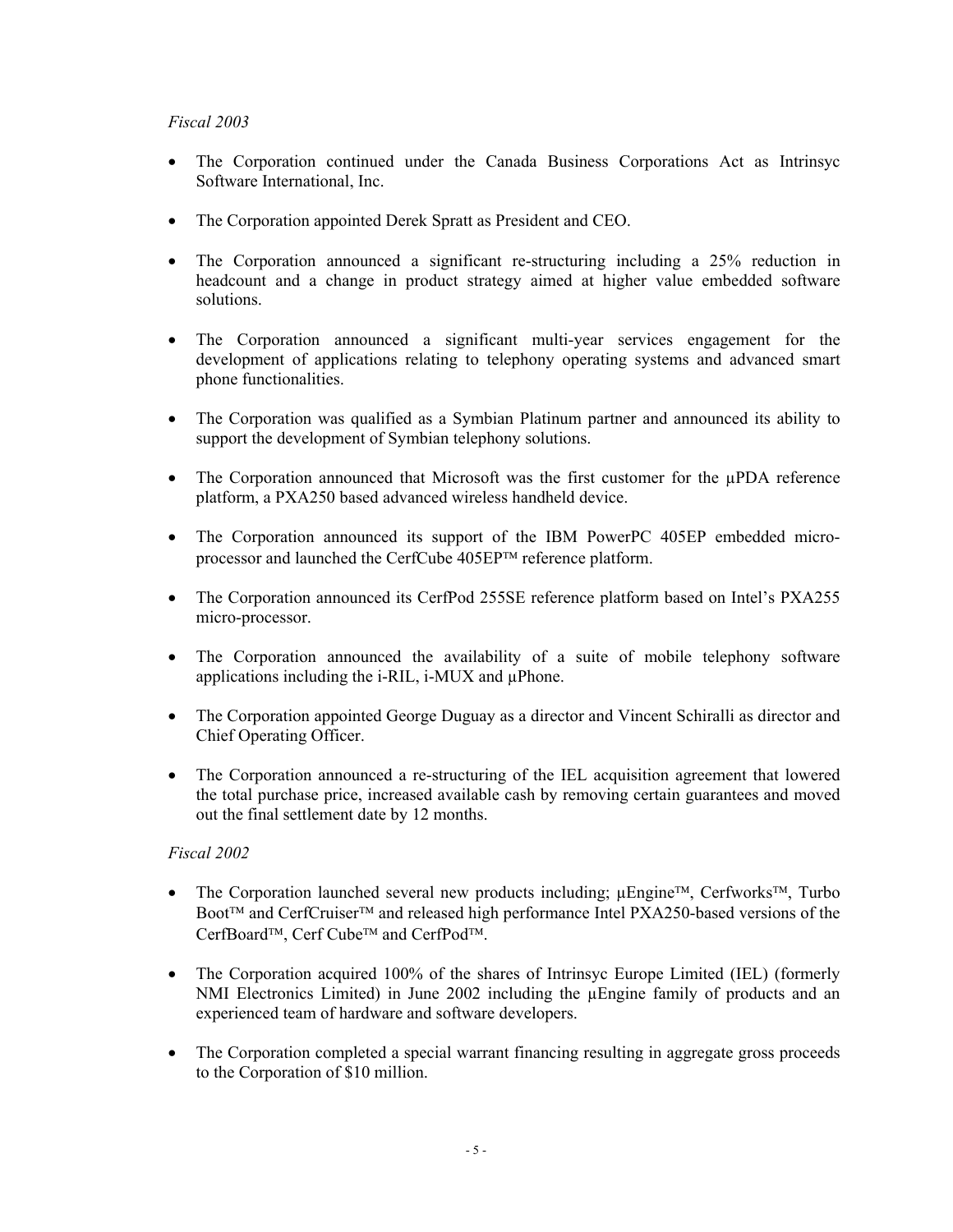• The Corporation secured a \$6.4 million conditionally repayable research and development funding commitment from the Canadian Government's Technology Partnerships Canada program.

## *Fiscal 2001*

- The Corporation launched several new products including; deviceCOM<sup>TM</sup> for Linux, Cerf<sup>TM</sup> Pod, Cerf<sup>TM</sup>Cube, Cerf<sup>TM</sup>PDA, and Ja.NET<sup>TM</sup>.
- The Corporation acquired 100% of the shares of Linar Ltd. in January 2001 and its J-Integra<sup> $TM$ </sup> software product, a Java-based enterprise connectivity bridging tool.
- The Corporation completed a special warrant financing resulting in aggregate gross proceeds to the Corporation of \$13.9 million.
- The Corporation obtained a listing of its Common Shares on the Toronto Stock Exchange under the symbol ICS and its Common Shares were de-listed from the Canadian Venture Exchange.
- The Corporation was selected into Microsoft's Windows Embedded Partner Program, Sun's Forte for Java Partner Program, and the Intel Personal Internet Client Architecture Developer Network.

## **Significant Acquisitions**

There were no significant acquisitions in the 2003 fiscal year.

## **Industry Background and Future Trends**

The increasingly widespread use of electronic communications, via both the Internet and multiple wireless networks, is enabling businesses and consumers to collaborate, access information and conduct business and personal interactions faster, more effectively and on demand, regardless of location. The growth of common operating systems and bridging protocols combined with steadily decreasing hardware costs is allowing the proliferation of computing intelligence into all walks of life. New embedded specialized intelligent computing devices may be hidden from view and may have no local user-interface associated with them or they may be feature rich, stand alone devices that mirror any and all applications available on the common desktop environment.

As the number of Internet users and embedded and mobile Internet enabled devices grows, so does the diversity of content, services and applications available via the Internet. While the Internet has already had a significant and highly visible impact on business-to-consumer and consumer-to-consumer relationships, the market for business-to-business Internet transactions is expected to expand at a greater rate as mobile and stand alone devices become more powerful and use application and system software that bridges or inter-operates with enterprise back-end information management systems.

As more businesses and consumers access the Internet, and more specialized intelligent devices are connected to, and controlled remotely over the Internet, new ways of conducting business electronically are emerging. Examples of new applications that are leveraging this ability to communicate electronically include: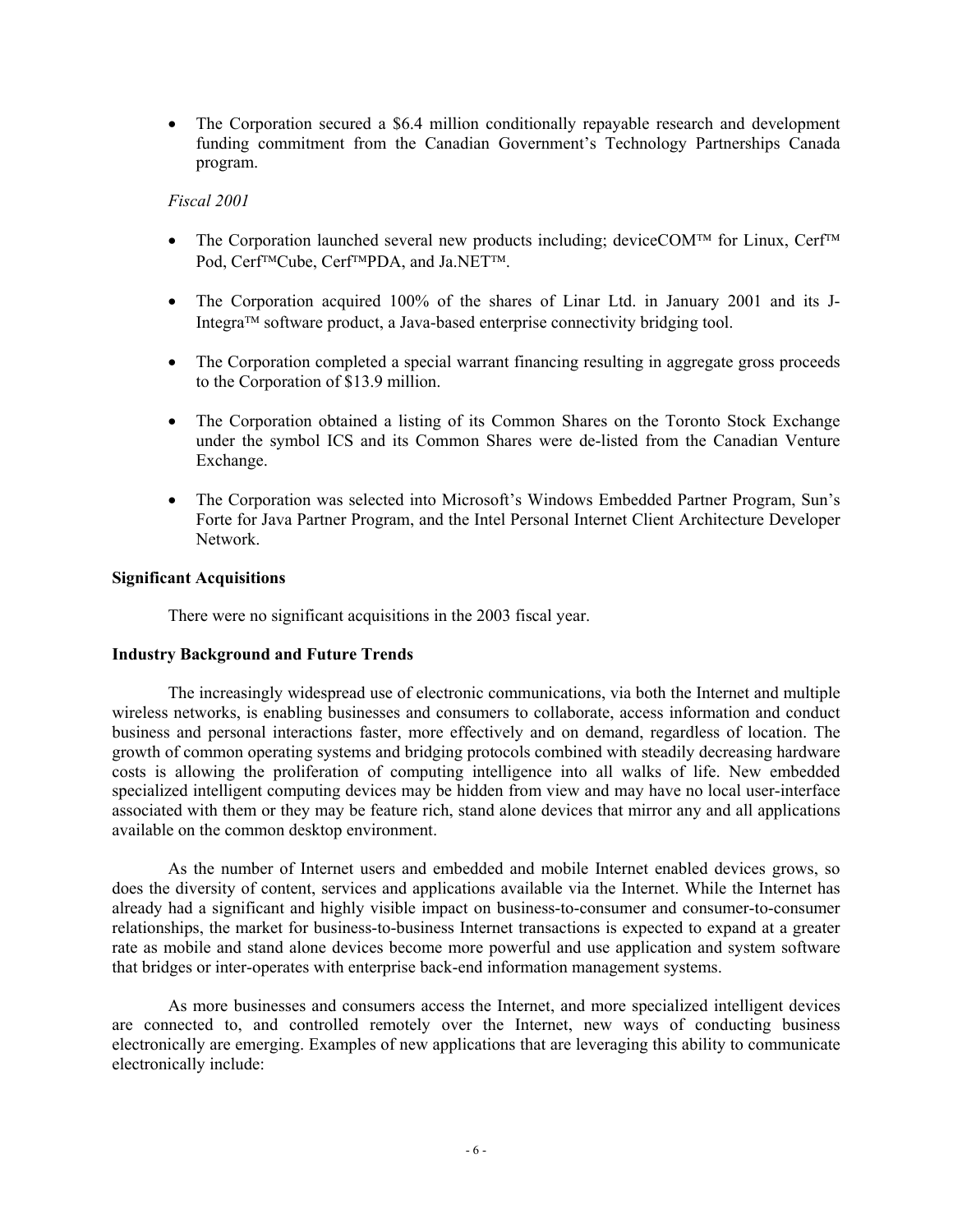- businesses that use mobile (in-vehicle) or portable (hand-held) computing devices to permit access to server-based network applications and the Internet from remote sites as well as centralized access to and control over the remote client devices themselves;
- retail businesses that use handheld point-of-sale terminals to provide real-time inventory tracking, automate their procurement processes, and publish information instantly to both internal and external users via the Internet;
- industrial and building automation based businesses that require real-time control over buildings and control systems, real-time devices for enterprise communications, automation of procurement processes and publishing of information instantly to both internal and external users via the Internet;
- intelligent collection, processing and management of data from many nodes without human interface over wireless and wire-line connectivity in the form of machine to machine interaction (M2M);
- healthcare professionals who use mobile computing devices to record and access patient information that can then be shared via the Internet among a broader group of professionals responsible for providing medical care;
- consumers who use Internet-enabled television set-top boxes, specialized wireless entertainment systems, gaming systems and other devices to access Internet content, communicate and conduct transactions online as well as record, store and play various entertainment media; and
- Smart phones and wireless personal digital assistants using Windows Smartphone, Linux or Symbian operating systems targeted at both consumer and business applications.

The increasing need for connectivity among both business and consumer users is driving demand for easy-to-use, cost-effective and customizable methods of electronic communication using common operating systems and interfaces. Although the PC has been the traditional means of electronically connecting suppliers, partners and customers, a new class of computing devices has emerged. These include PC-like mobile "smart phones", Internet-enabled computing device, "set-top boxes," handheld and palm-size PDA's, gaming systems, handheld industrial data collectors, and consumer "Internet appliances" such as kiosk terminals and vehicle navigational devices. The wide spread acceptance of Windows CE, CE.NET, Symbian and Linux as broad, scalable operating systems as well as the availability of broadband communications through GPRS/CDMA cellular, WiFi and Bluetooth allows these devices to connect to the enterprise quickly and efficiently. As well, embedded controllers in such locations as building security, heating and ventilation systems, factories and hospitals are increasingly required to be connected to corporate computing networks via the Internet rather than proprietary networks.

These computing devices are particularly attractive to business and consumer users because they are often less expensive than traditional computers; have adaptable configurations, including size, weight and shape; and are able to support a variety of customized applications and user interfaces that can be designed for particular tasks. In addition, these devices are typically compatible with existing business information systems due to the commonly accepted operating systems involved.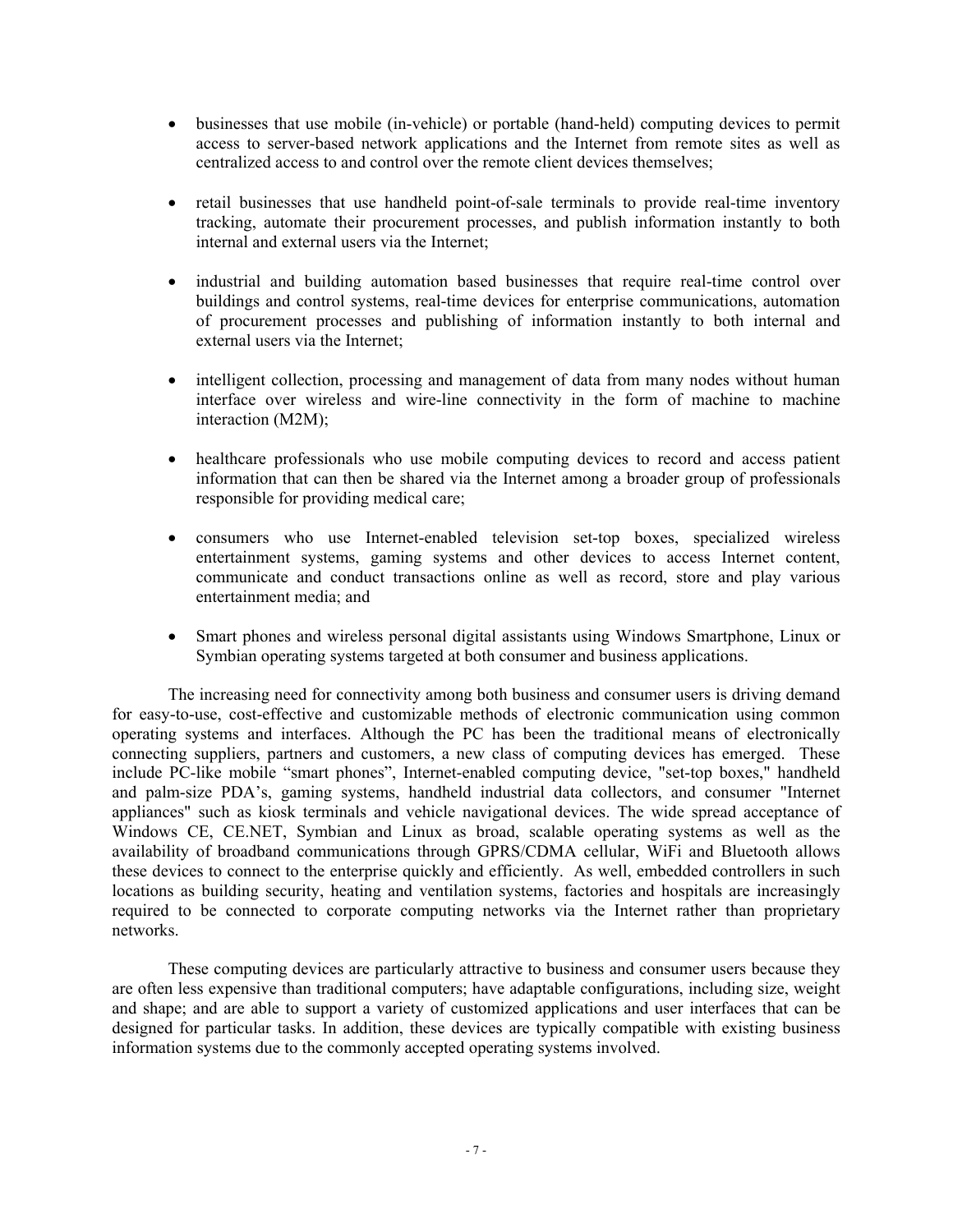Internet-enabled computing devices can be used for a number of purposes, from consumer information to industrial automation, and can be custom designed for a range of unique and specific applications. As a result, the computing device industry is characterized by a wide variety of hardware configurations, and end-user applications, each often designed for a specific market. To accommodate these diverse characteristics in a cost-effective manner, semiconductor vendors and OEMs require an operating system that can be integrated with a number of different computing devices and support an expanding range of industry-specific content and applications.

As this environment experiences rapid growth and operating systems and processing power evolve there will be a continuing opportunity for new applications as well as continued growth in business requirements for user security, remote user support and remote device and network management.

## **ITEM 4: NARRATIVE DESCRIPTION OF THE BUSINESS**

## **The Corporation's Products and Services**

## *Reference Design Products*

The Corporation currently markets a family of Internet-enabled intelligent hardware reference designs and development platforms, which are small computers that run standard operating systems, including Windows CE and Linux, and the Corporation's other software products. These reference designs and development platforms are initially provided to OEMs in initial prototype orders, with volume run-time licensing revenue being generated once a product developed using a reference design or development platform is commercialized. The Corporation is currently working with leading chip manufacturers such as Intel Corporation, IBM, Texas Instruments, Motorola Inc. and Hitachi America, Ltd. to prepare and customize these designs, which include:

- *CerfBoard*<sup> $TM$ </sup> *PXA255*, a customizable Internet-enabled reference platform based on the 32-bit Intel Corporation PXA255 RISC processor, with various memory configurations and several open standard data connectivity built-in ports, including Ethernet, USB, Compact Flash, serial, and GPIO. The PXA255- platform runs at 450Mhz**,** conforms to industrial temperature requirements and optionally supports a colour touch screen liquid crystal display and was released generally for Windows CE and Linux in 2003;
- *CerfBoard SH3 7708*, a lower cost implementation than CerfBoard SA1110 based on a 32-bit Hitachi America, Ltd. SuperH RISC SH3 microprocessor. This version offers fewer peripherals and is best suited for lower cost, headless applications where basic Internet connectivity is sufficient, and was released generally for Windows CE in October 1998;
- *CerfPod 255SE,* a comprehensive developer's kit for designing in-vehicle computers, web tablets and point-of-sale devices running either Windows CE or Linux and complete with a 7.5" display, off-the-shelf embedded tools and multiple configuration options available with a high performance PXA255 processor;
- *CerfCube*<sup>TM</sup> *PXA255*, a high-performance, low-power gateway server for developing new Internet devices or Internet enabling existing equipment;
- *CerfCube*<sup> $TM$ </sup> 405EP, a high-performance, low-power gateway server for developing new Internet devices or Internet enabling existing equipment based on the IBM PowerPC 405Ep microprocessor;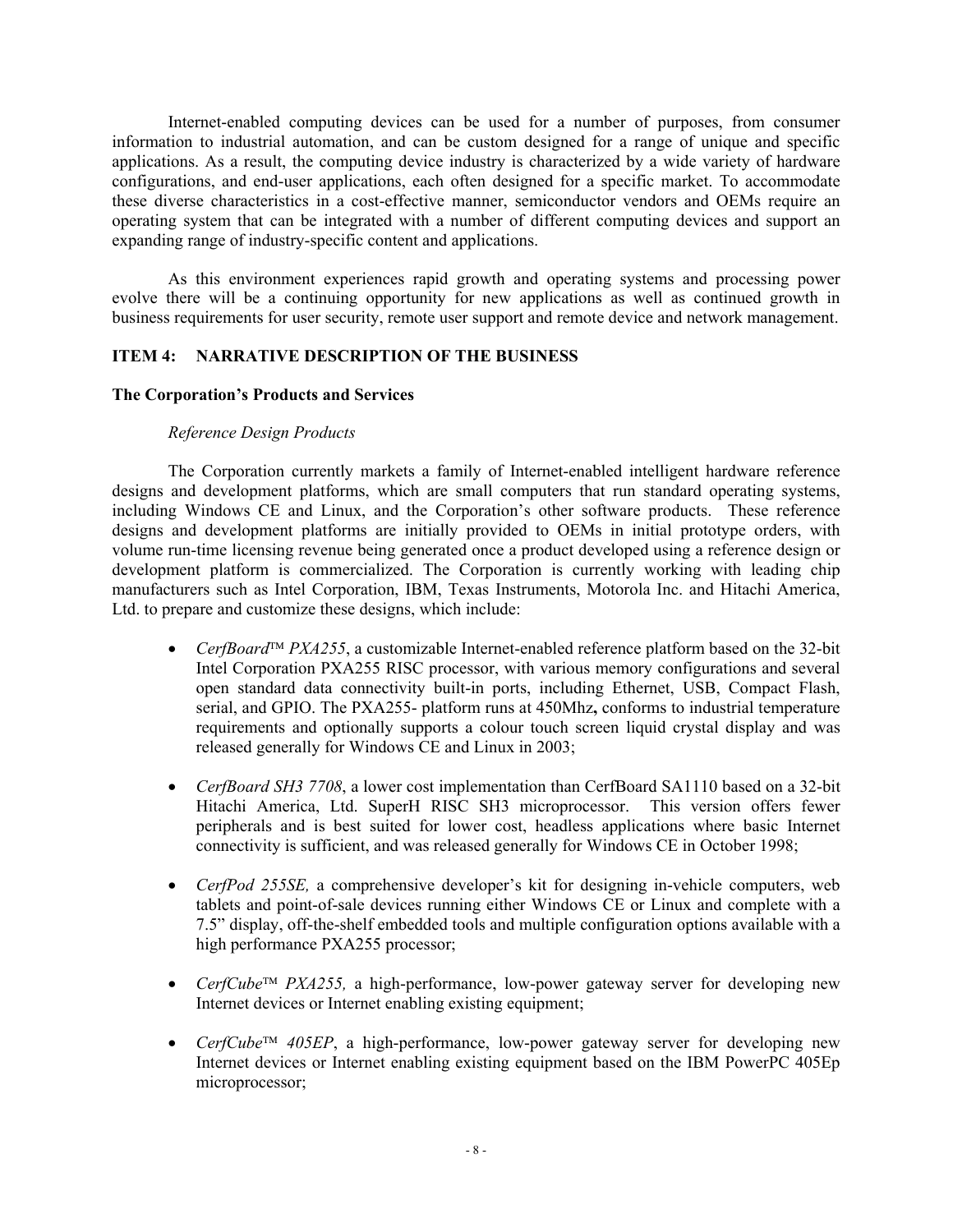- $\mu PDA^{\text{TM}}$ , a comprehensive all-in-one solution for hand-held applications with a variety of communication and networking options including 802.11b, GPRS, CDPD, GPS, Bluetooth, and LAN OEM modules;
- *uEngine*<sup>TM</sup>, a complete hardware and software single board computer, ideally suited for use in systems using Microsoft's Windows® CE and other operating systems. It contains all of the elements of the CPU subsystem including the microprocessor, RAM, flash memory, FPGA and support circuitry, all on an industry accepted form factor board;
- *µPCA*, a baseboard that provides developers with a means of interfacing the µEngine to a PCI bus, and to use "off the shelf" PCI cards, such as graphics or Ethernet cards, to demonstrate new ideas and develop new products quickly and easily; and
- $\mu$ *NET*, a means of interfacing the  $\mu$ Engine to an Ethernet network which allows developers to develop and demonstrate new products.

## *Bridging Technology Products*

The Corporation also currently markets a suite of commercialized connectivity and remote management based software products to OEMs and software developers. These products are initially provided either in "toolkit" form or in downloadable software format from the Intrinsyc website. Volume run-time licensing revenue is generated once a product developed using a toolkit or software download is commercialized. The products currently offered by the Corporation include:

- $\bullet$  *deviceFT*<sup> $\text{m}$ </sup>, a set of operating system components designed to improve system reliability, which were released generally for Windows NT in February 1998 and Windows CE in September 1999;
- *deviceCOM*, a COM-based protocol designed to improve communications efficiency and reliability of wireless and wireline networks, which was initially released generally for Windows CE and Windows NT in November 1998;
- *deviceCOM for Linux*, a Linux-based protocol designed to improve communications efficiency and reliability of wireless and wireline networks, which was released in September 2000;
- *deviceOPC*<sup>TM</sup>, a set of deviceCOM application level extensions tailored to the industrial automation and building automation markets for use in low-level "headless" embedded systems, which were released generally in August 1998;
- *J-Integra*<sup> $TM$ </sup> *Suite*, a set of tools that enables software developers to create bi-directional bridging solutions between Java and COM (Microsoft's Component Object Model) components including J-Integra Servlet-Com Bridge, J-Integra VB-EJB Bridge, J-Integra ASP-Java Bridge, J-Integra Java-Excel Bridge and J-Integra Java-Exchange bridge; and
- *Ja.Net*<sup>TM</sup>, a set of tools that supports Web Services and provides pure Java implementation for Microsoft's new distributed object infrastructure called .NET Remoting. Ja.Net aids software developers by creating bi-directional bridging solutions between .NET and Java.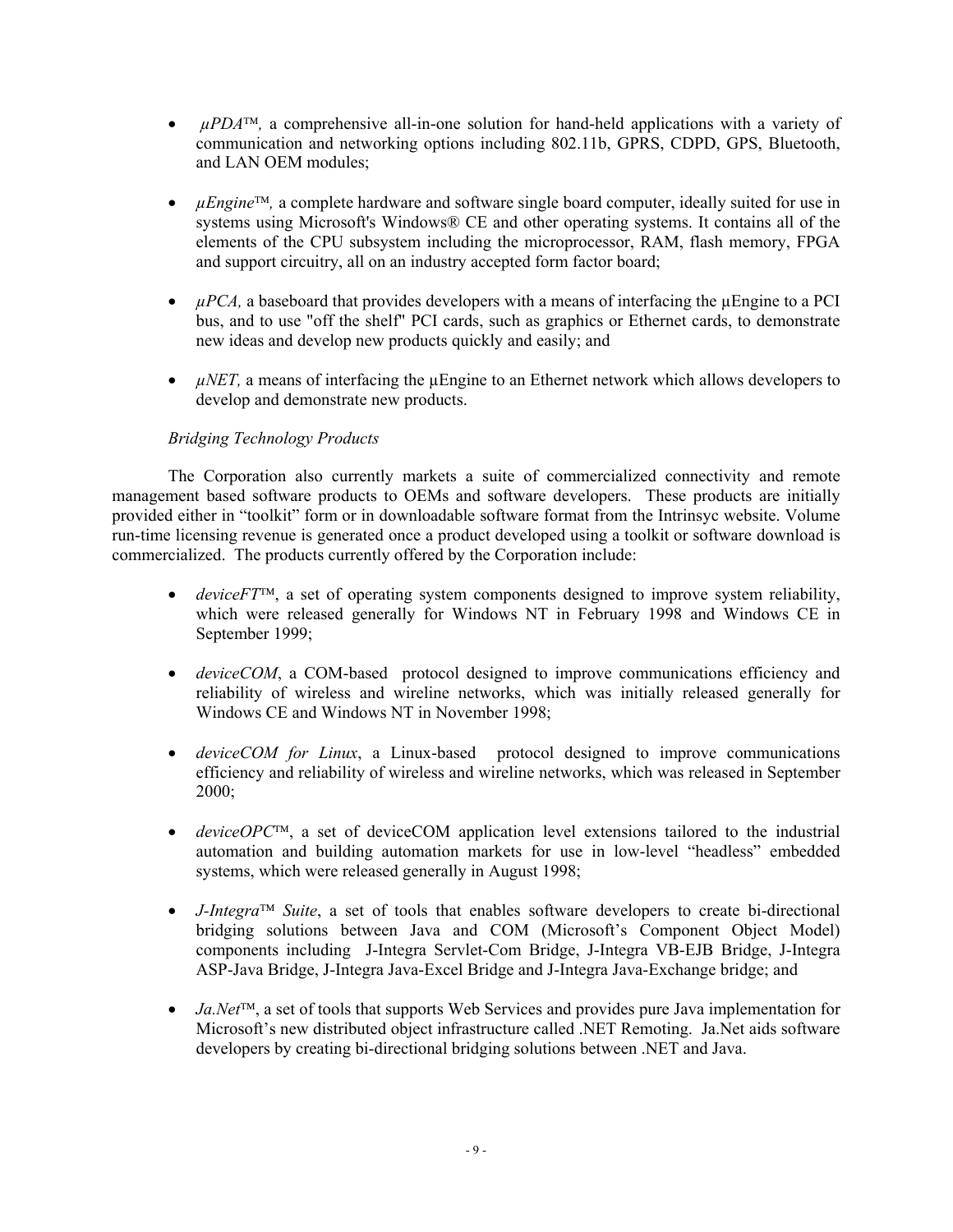## *Remote Management Solutions*

The Corporation also markets remote management solutions that allow customers to remotely manage networks of devices and appliances. These solutions are comprised of web server technologies, web browser interfaces and various network communications infrastructure technologies and are specifically available as:

- *CerfWorks*<sup>TM</sup>, a complete remote management and data collection solution for specialized, intelligent devices. CerfWorks helps OEMs centrally manage their specialized devices, deploy and manage new services on devices and integrates them within key business systems; and
- *Embedded Web Services*, a product complementary to Microsoft's .NET Compact Framework that includes several standard software components, Web Services and applications services that combine to deliver remote configuration, application management and operating system updates to virtually any Internet enabled device.

## *Wireless Handheld Software Tools*

The Corporation also offers middleware products that are available off-the-shelf for various modems and hardware configurations used for developing embedded devices utilizing Microsoft's Pocket PC Phone Edition or Smartphone that require a wireless GSM/GPRS modem, including:

- *i-RIL*<sup>TM</sup>, a proven off-the-shelf radio interface allowing you to integrate your application with your choice of GSM/GPRS modem;
- $\bullet$  *i-MUX<sup>TM</sup>*, a powerful off-the-shelf software layer that enables multiple simultaneous streams of voice and data between your wireless modem and your applications by creating a number of virtual COM ports; and
- *µPhone*, a highly portable and customizable set of telephony drivers and applications ideal for bringing telephony-enabled wireless handhelds to market.

## *Consulting Services and Support*

The principal engineering services provided by the Corporation are as follows:

- Conducting feasibility studies, requirements analyses and architecture designs;
- Developing detailed product specifications in conjunction with OEM's product development team;
- Providing detailed technical training and support programs for OEM's staff;
- Developing customized software and hardware solutions using common operating systems including Windows CE, Pocket PC, Linux and Symbian;
- Designing and assisting OEMs in manufacturing and certifying mobile phones operating using Microsoft Pocket PC Phone Edition, MS Smartphone or Symbian;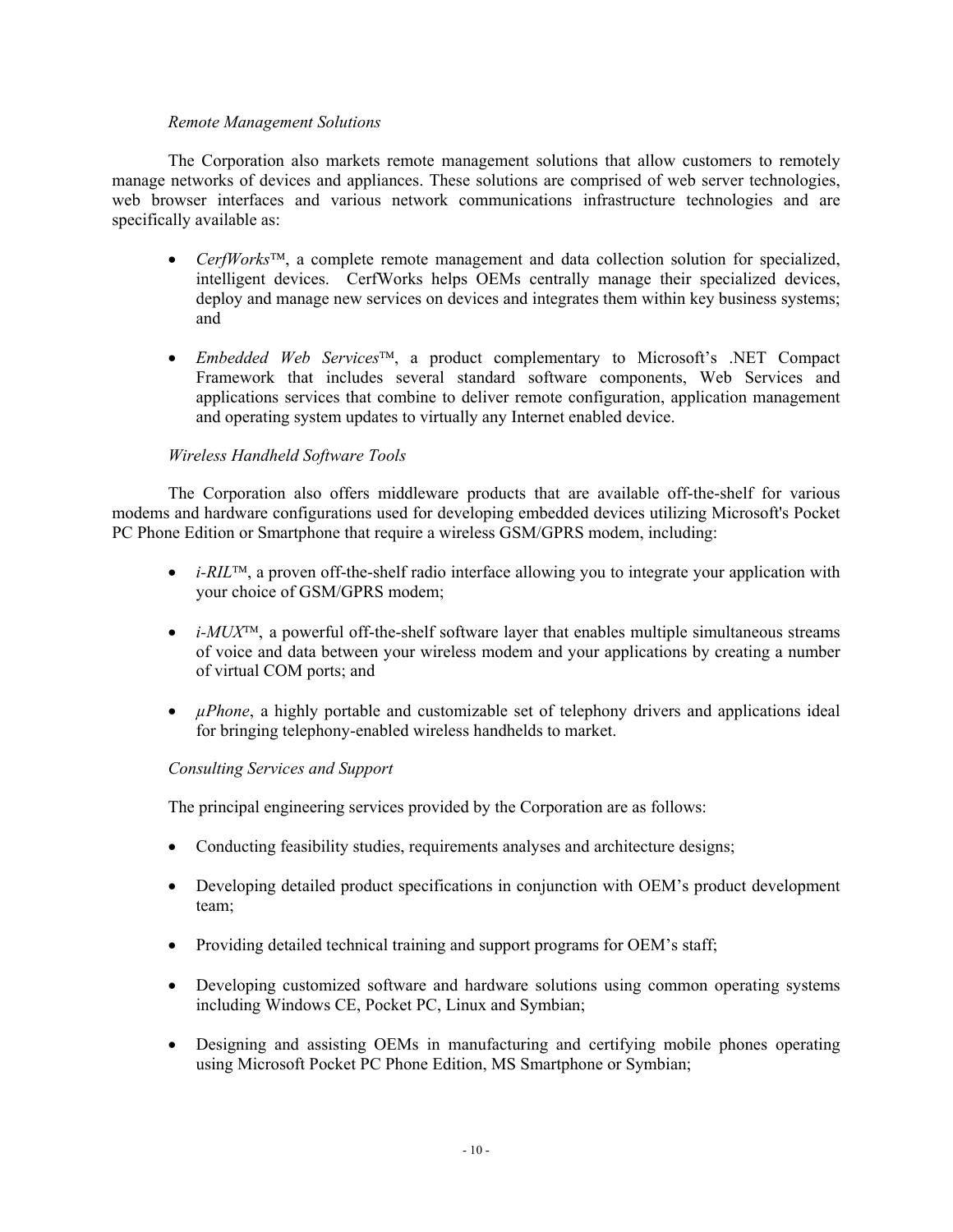- Customizing the Corporation's products for in-house use by OEMs;
- Developing customized hardware design and producing prototypes;
- Integrating off-the-shelf components; and
- Providing technical support and service to existing customers as well as software maintenance and upgrades based on annual service contracts.

The Corporation provides these services only if it involves the licensing of existing Corporation technologies, or if it presents an opportunity to sell into a new strategic account or to develop new licensable technology modules. The Corporation's services are provided on a time and materials basis.

## **Strategic Relationships**

The Corporation has relationships with a variety of operating systems vendors, semiconductor manufacturers, distributors and OEM customers. The Corporation considers certain of these relationships as described below, to be strategically important and works to maintain these relationships, or establish new relationships of equivalent strategic value.

## *Operating System Vendors*

The Corporation has, since early 1997, worked with Microsoft Corporation in the promotion and enhancement of Microsoft Corporation's various embedded Windows operating system initiatives along with the Corporation's product and service offerings. This includes cooperative participation in advertising campaigns, tradeshows, promotional and educational road shows, web site links, and related activities. Microsoft Corporation currently maintains a number of active web site links to the Corporation's web site in addition to having references to the Corporation and its products and services in various marketing and technical support materials that Microsoft Corporation provides to the software development community. In 2002, Intrinsyc and IEL both received Gold status in the Windows Embedded Partner Program (WEP) providing new and ongoing product development opportunities and expanded sales channels. The Corporation also participates in the Microsoft Mobility Partner Advisory Council (MPAC).

In 2001, Intrinsyc became a Sun Microsystems Forte<sup>TM</sup> for Java<sup>TM</sup> program partner. Forte is Sun Microsystems' integrated development environment for the Java developer community. As a program partner, Intrinsyc's Java solutions are marketed on the Sun Microsystems Forte<sup>TM</sup> for Java<sup>TM</sup> Portal and will seamlessly plug into the Forte development environment, effectively reaching a market of more than 3 million Java developers. In August, 2000, the Corporation entered into an alliance agreement with MontaVista Software Inc. ("MontaVista"), a Linux operating system and tool vendor for the embedded software industry. Under the terms of this agreement, the Corporation and MontaVista will support each other's products. For the Corporation, this represents channel opportunities for its CerfBoard designs as well as further Linux-based software technologies into the telecommunications market, where MontaVista is strong.

In August of 2003 Intrinsyc became a member of the Symbian Platinum Program. The Symbian Platinum Program includes companies that have a technology or strategic position that is key to the success of mobile computing technology surrounding Symbian OS. As part of the program, Platinum Partners benefit from a range of commercial services, including technical support and joint marketing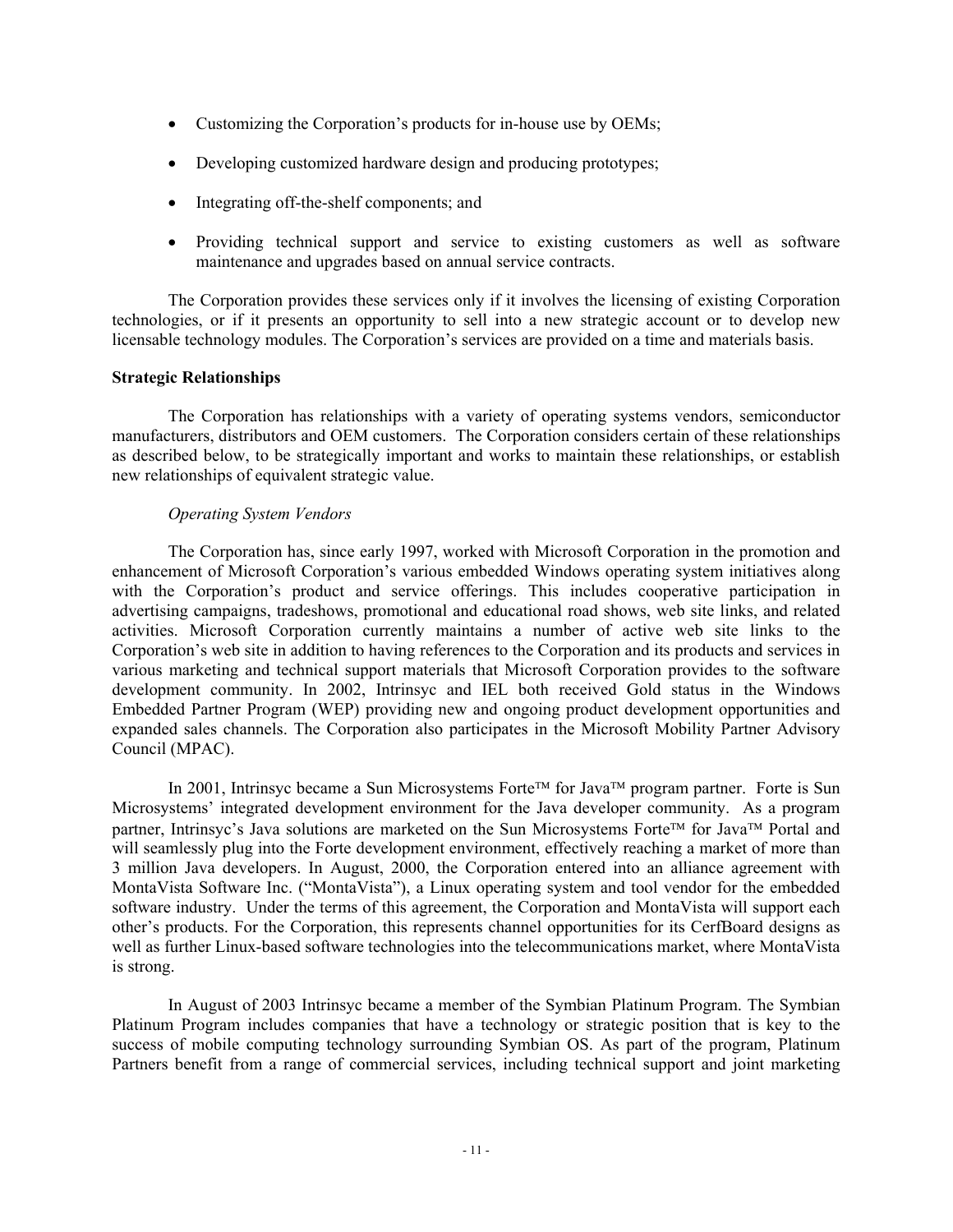opportunities as well as privileged access to Symbian OS source code and a dedicated Partner Support team.

## *Semiconductor Manufacturers*

The Corporation has worked with Hitachi America, Ltd. since early 1998, Intel Corporation since mid 1997, Motorola, Inc. since late 1998, and now Texas Instruments and IBM Global Services starting in 2003. Intrinsyc engages in the promotion and enhancement of these companies' respective embedded processor lines. The Corporation has also worked closely with Intel Corporation and Hitachi America, Ltd. in the development of the Corporation's CerfBoard reference platforms and with Motorola, Inc. in conjunction with Motorola's embedded processor platform partner, Embedded Planet, LLC. This includes cooperative participation in advertising campaigns, trade shows, promotional and educational road shows, web site links, and related activities with each of these companies. The Corporation is a member of the TI OMAP center of excellence. Intel Corporation, IBM, Texas Instruments, Motorola, Inc., Hitachi America, Ltd. and Embedded Planet, LLC and others currently maintain active web site links to the Corporation's web site in addition to having references to the Corporation and its products and services in various marketing and technical support materials that they provide to the software and hardware development community.

In 2001, Intrinsyc was accepted into Intel's Personal Internet Client Architecture Developer network. Membership gives Intrinsyc enhanced access to a broad range of new Intel ship technologies and development resources.

## *Distributors and OEM Customers*

In March of 2002 Intrinsyc signed an agreement appointing Avnet Applied Computing as an official distribution partner for Intrinsyc's products and services. Avnet Applied Computing is Avnet's newest and fastest growing operating group, with operations in North America, Europe and Asia. Avnet Applied Computing has structured itself to serve OEMs and system builders that use computing technologies such as CPUs, mass storage, displays, embedded computing boards, commercial motherboards, memory modules, networking and software products. As a distributor of Intrinsyc products and services, Avnet will refer customers who require connectivity to network embedded devices, and rapid embedded product development assistance.

In November of 2001, Intrinsyc signed an agreement appointing Asahi Techneion as the exclusive distributor of Intrinsyc's products and services in Japan. Asahi Techneion will promote and distribute Intrinsyc's solutions to its customer base, and will leverage the products and services to target new market verticals such as instrumentation maintenance, medical equipment, analyzers, and test and measurement.

## **Marketing and Sales Strategy**

The Corporation markets its products and solutions through its direct sales force and web site as well as indirect channels such as alliances, component manufacturers, system integrators and regional distributors. The Corporation's solutions and products are vertical in nature in that the solutions created and sold tend to be specific to a given market. The principal vertical markets that the Corporation currently has identified as strategic for growth are: industrial and building automation; consumer electronics; mobile telephony; security and surveillance; OEM products; telecom/datacom; financial institutions; software developers and application service providers and medical device and management solutions.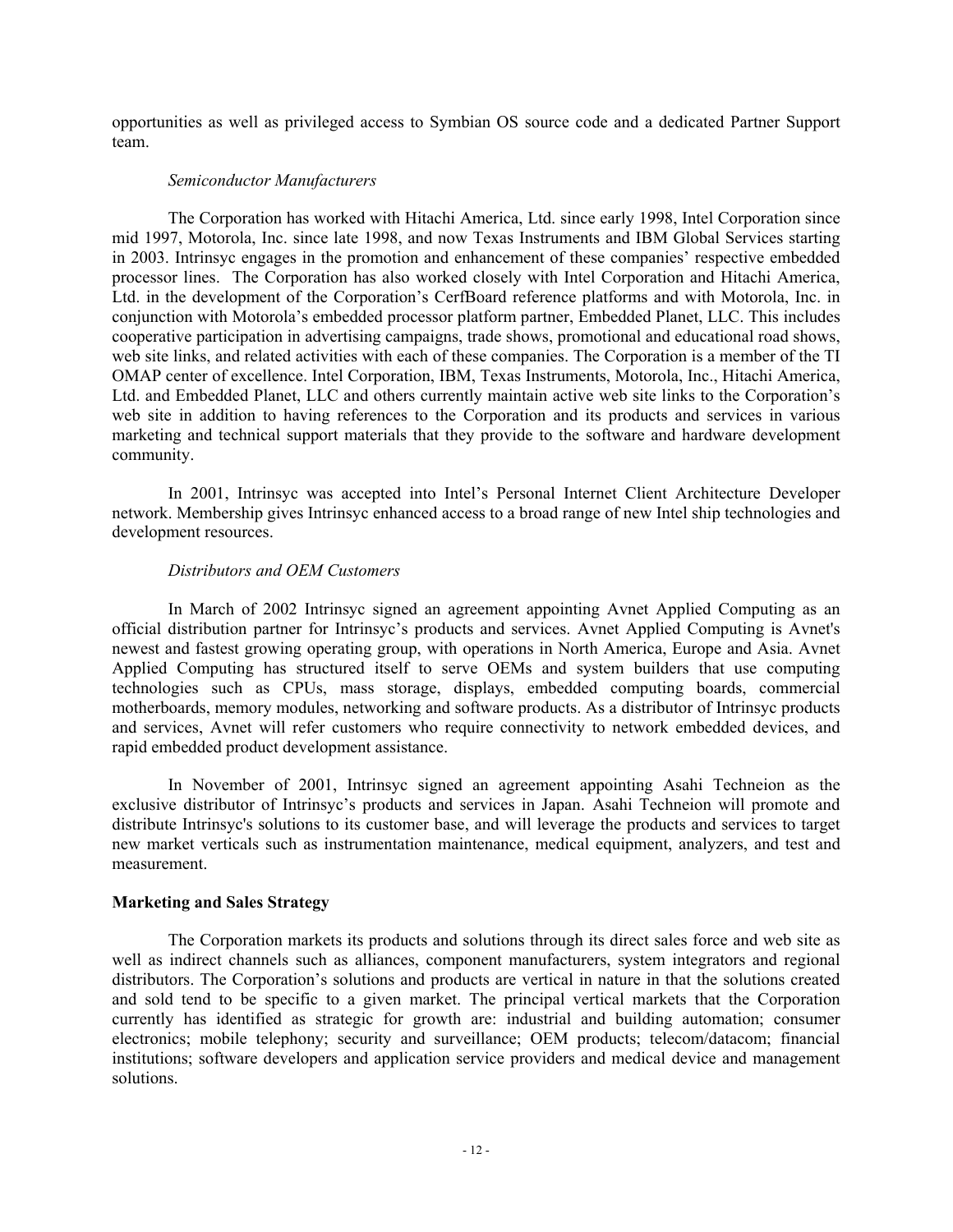To support its sales efforts, the Corporation markets its solutions through an active set of marketing programs including attendance at industry events, trade shows alliance developer forums, through distributor referral programs, a web presence, focussed direct mail, seminars, public relations and ongoing strategic relationships with key system integrators and OEMs.

#### *Events*

The Corporation participates and exhibits at several key industry conferences throughout the year. These include events, such as the Embedded System Conference, Consumer Electronics Show, Cellular Technology Industry Association, Intel Developer Forums, Microsoft DevCon, Linux World and JavaOne, where embedded solutions and networking products are presented to prospective OEMs and software/product developers from a wide range of industries. Events such as National Manufacturing Week and ISA Expo highlight the specialized nature of some of the Corporation's products to the industrial and building automation markets. The Corporation also attends other conferences in wireless telecommunications and in-vehicle computing.

#### *Media and Web Presence*

The Corporation advertises in selected trade press, with a focus on cooperative marketing programs with Microsoft Corporation, Intel and other strategic partners. Ad placements are aligned with editorial calendar contents that best match the Corporation's solutions.

The Corporation maintains an active media contact list and disseminates all relevant news to key industry analysts and technical editors. The Corporation actively plans press interviews to maximize coverage at all trade show events.

The Corporation holds quarterly conference calls accompanied by simultaneous web-casts which allow any interested party to call in and listen to a discussion of the quarterly results and current business outlook. These conference calls include a question and answer session open to any and all participants. A recorded replay of the conference call in its entirety is available for two weeks either over the internet or by a dial in number.

The Corporation targets its web presence through several portal service providers that offer vendor and solutions information to specific vertical market customers. In addition the Corporation maintains its own web site at www.intrinsyc.com and provides links to its partners, channels and significant customers through this medium. Reference designs and software development kits and licenses are available for purchase through the web site by way of a third party web store and credit card payment system.

The Corporation has also engaged a search engine placement company to assist in the ranking and placement of Intrinsyc and its technologies in key search engines.

#### *Sales*

The Corporation sales strategy includes a mix of direct and indirect channels. The Corporation has a direct sales team today consisting of business development managers responsible for large OEM accounts and large bridging software accounts. The direct sales team also responds to sales leads from several sources, including the Corporation's web site, trade shows and telephone inquiries.

The Corporation's direct sales force employs a consultative sales process, working closely with customers and the Corporation's engineering services team and highly qualified field application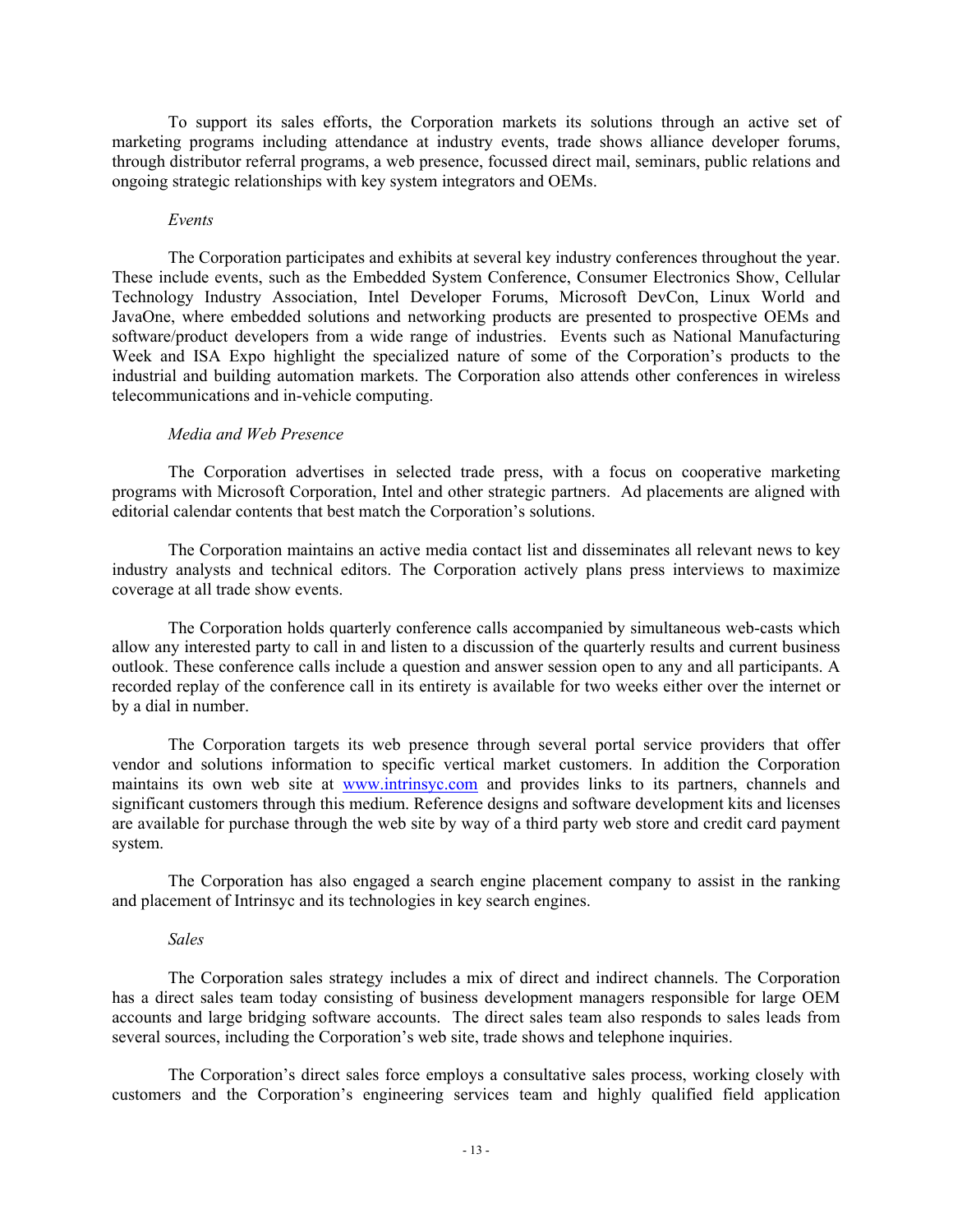engineers, to understand and define customer requirements and specifications and develop optimal solutions. These solutions are typically strategic for the customer involving new technologies or product development, and marketing efforts are generally directed to the senior management of a prospective customer. The Corporation's strategy is to form long-term relationships and supply agreements with its customers and generate licensing revenue from ongoing usage of products and solutions developed based on the initial services engagement.

With respect to indirect sales channels, the Corporation's major objective has been to establish several points of presence in its vertical markets, both in North America and abroad. To this end, the Corporation has established channel relationships with value-added resellers (i.e. companies that can provide system integration services to their OEM customers such as Asahi Techneion in Japan), platform companies (silicon vendors and single board computer vendors such as Intel Corporation, Hitachi America, Ltd., and Motorola, Inc.), major distributors of existing Microsoft Corporation products and silicon products (such as Pioneer Standard Electronics, Inc. and Avnet Applied Computing Inc.) and key software developers and application service providers with specific market expertise or geographical area of operation (such as BEA Systems Inc. or Rational Corp.).

The Corporation also works closely with technology partners to identify specific client opportunities and requirements. It is intended that these alliances will result in the Corporation's introduction to new accounts, increased ability to service new accounts and reduced sales cycle length. Joint marketing activities conducted with these partners allow the Corporation to use the reputation of these partners as leverage to increase market coverage and acceptance of the Corporation's services and solutions. These activities include jointly conducted seminars, trade shows and conferences.

To date, the Corporation's revenues have been derived primarily from the United States and Europe. The Corporation intends to continue to expand its direct sales force and its web presence but intends to focus significant resources on growing indirect channels and regional distribution channels in Asia and Europe.

## **Research and Development Activities**

The Corporation's research and development team performs two primary functions: (i) the support and enhancement of the Corporation's existing products; and (ii) the development of new products for the Corporation and its customers. Research and development activities are undertaken by both employees and subcontractors.

Current significant development activities are as follows:

- Development of *CerfWorks*, a customizable remote management solution based on standard Internet protocols including UPnP, UDDI, SOAP and XML, that provides for automatic detection, provisioning and configuration of devices on a network from centrally-maintained device profiles. This includes the installation or upgrading of new operating systems, applications, content, and configuration data.
- Development of wireless extensions of existing and PXA255 reference platforms.
- Continued integration and development of latest operating system technologies, including Microsoft Windows CE, .NET, Symbian and Linux.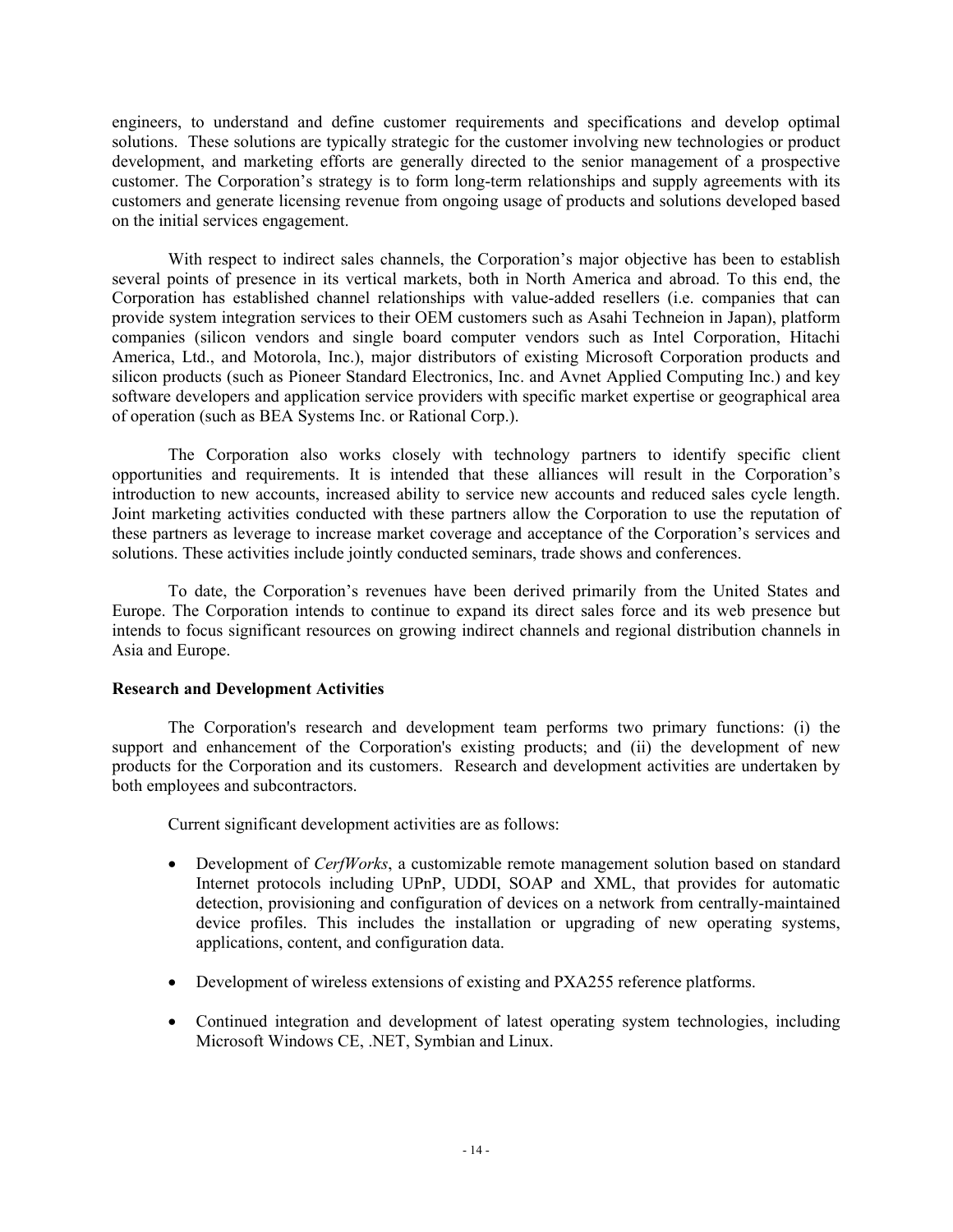- Development of next-generation Intel processor reference platforms, extending the Corporation's existing CerfBoard range of products.
- Ongoing development of Smart phone technologies that allow Symbian, Linux and Windows CE operating systems to operate on cell-phones and Wireless PDA's.
- Delivery of a Java to Microsoft .NET bridging solution (Ja.NET) that will allow for future Microsoft and Java enterprise computing compatibility as well as the inter-operability of Java based infrastructure with Linux, Symbian and Microsoft based intelligent devices.
- Continue to package J-Integra for new implementations and continued customization for large OEM and ISV opportunities.

## **Customers**

Intrinsyc focuses on providing embedded-to-enterprise solutions and specialized intelligent devices to a wide variety of customers through direct and indirect distribution channels. There is no typical customer purchase in that an individual sale may consist of a single reference design or development kit of nominal value, to a full-scale engineering services agreement followed by a run-time license fee. The Corporation currently has over 1500 distinct customers with a historical range of contract values from USD\$500 to USD\$1,600,000. In fiscal 2003 and 2002 no one customer accounted for more than 10% of revenue.

Intrinsyc's historical and current customers include some of its alliance partners. Some of the Corporation's key customers based on revenue or strategic importance to the Corporation include: BEA Systems Inc., Microsoft Corporation, Intel Corporation, Symbian, Texas Instruments, Rational Software, Siemens, GE, Ford Motor Corporation, Sun Microsystems, Macromedia, HHP, Phillips Electronics, Bayer, Baxter, Symbol Technologies and Panasonic.

## **Competition**

The markets in which the Corporation participates are competitive and the Corporation expects competition to intensify in the future. The Corporation's current and potential future competitors may include:

- companies that network-enable devices, such as Echelon Corporation, Bsquare Corp., Accelent Systems and VentureCom Inc.;
- companies with significant networking experience and research and development resources, including 3Com Corporation, Cisco Systems, Inc., Hewlett-Packard Corporation, International Business Machines Corporation, Lucent Technologies and Nortel Networks Corporation; and
- companies with in-house capabilities to network-enable their products.

Many of the Corporation's current and potential competitors, alone or together with their trade associations and partners, have significantly greater financial, technical, marketing, service and other resources, greater name recognition, broader product offerings, and longer operating histories.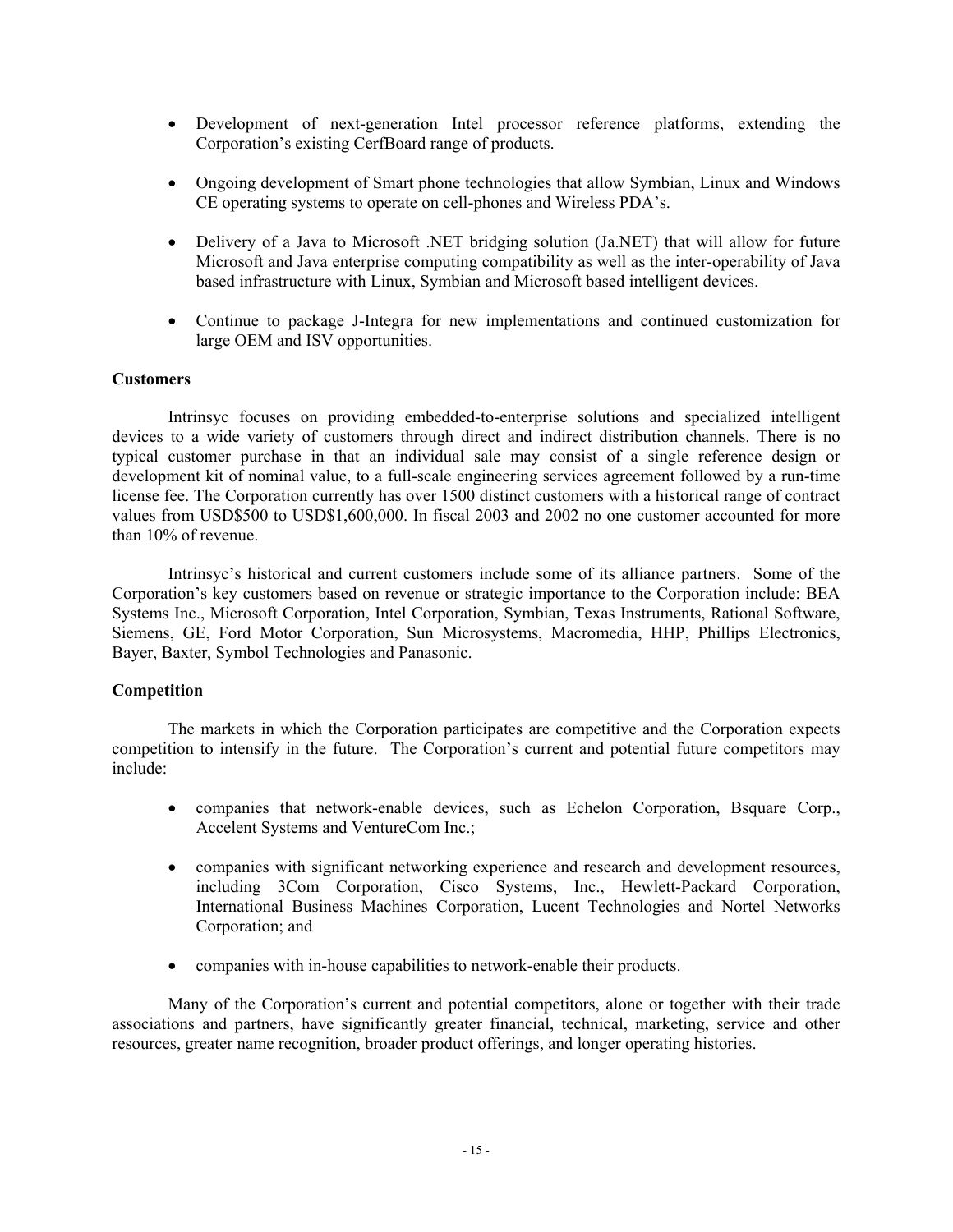The Corporation's industry involves rapidly changing technology, frequent new product introductions and evolving standards and protocols. To maintain or improve the Corporation's competitive position, it must continue to develop and introduce, on a timely and cost-effective basis, new products and services. The Corporation must also strengthen its relationships with OEMs, value added resellers and system integrators.

The principal competitive factors that affect the market for the Corporation's products are:

- product quality, technological innovation, compatibility with standards and protocols, reliability, functionality, ease of use and compatibility;
- market and general economic conditions and requirements for new and innovative products;
- price of the Corporation's products; and
- potential customers' awareness and perception of the Corporation's products as well as device servers generally.

The Corporation's products form an integrated framework of licensable software and hardware components. Individually, each of the products faces discrete competitive threats from more specialized vendors. The Corporation's competitive strength is derived mainly from its integrated ensemble of products, as it provides OEMs with the benefit of being able to obtain from a single supplier a relatively complete products and services solution highly specific for its product development needs. The Corporation seeks to maintain its competitive strength through its continuous research and development programs as well as by capturing dominant customers with highly integrated solutions in specified vertical markets.

## *Barriers to Entry*

The barriers to entry to compete with the Corporation span multiple fronts, ranging from hardware expertise, distributed computing system expertise, low-level programming expertise and complex engineering services expertise. While potential competititors may have similar products or levels of competence in individual areas, the Corporation's uniqueness lies in its ability to span a range of technologies, products and services to deliver complete Internet-ready computing device solutions. The technical barriers to entry are moderate for the Corporation's CerfBoard and deviceWEB™ product lines but quite high on the J-Integra suite, deviceCOM, deviceOPC, deviceFT and deviceRMS product lines due to the complex nature of these technologies.

## **Business Objectives and Strategies**

The Corporation's objective is to establish itself as a world leader in the development of technologies and solutions that allow customers to engineer networks of specialized intelligent devices and bridge these devices to the enterprise. The Corporation's vision is one where millions of devices are smart and connected, and the information transfer between device and the enterprise is seamless and part of everyday operations. The Corporation intends to accomplish its objective by assisting its customers and partners to develop new products by using Intrinsyc's licensable technologies and its technical support and design services.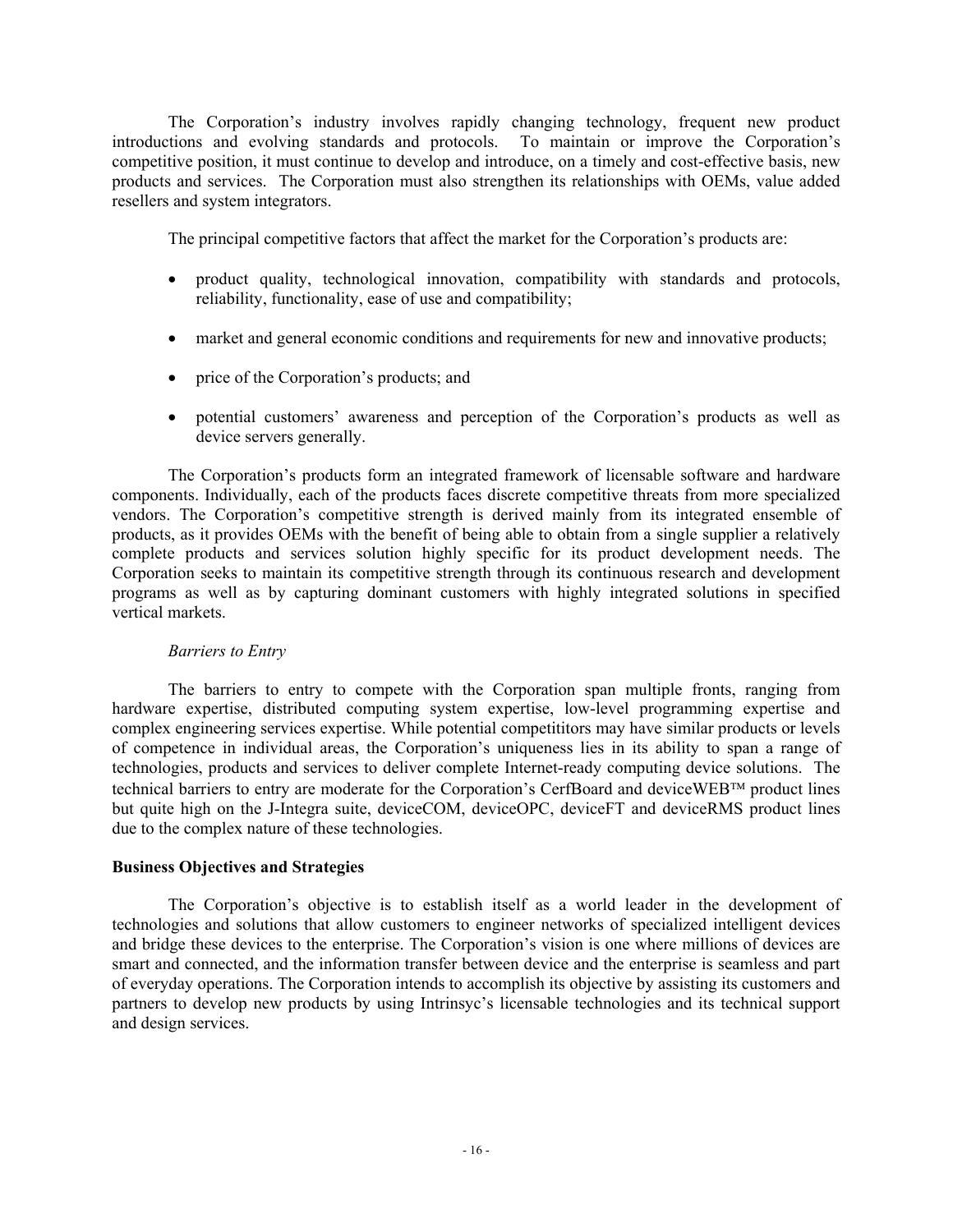The Corporation's strategy incorporates the following principal elements:

- *Leverage Third-Party Relationships.* The Corporation expects strong competition to emerge as the market for embedded software and services grows, much of it from companies that are more established, benefit from greater market recognition and have substantially greater technical, financial and marketing resources than the Corporation. In an effort to protect itself from such competition, the Corporation intends to enhance its relationships with its current hardware and software customers and suppliers, and focus on securing long term supply relationships with the dominant customer in targeted vertical market segments.
- *Continue to Expand Through Alliances and Acquisitions.* The market for the Corporation's products and services is predominantly non-Windows based. The Corporation plans to consider alliances with and acquisitions of other related or complementary businesses or assets, including non-Windows based technologies. Strategic acquisitions, alliances or asset purchases may enable the Corporation to broaden its product and service offerings as well as secure additional distribution channels and expand more rapidly.
- *Partner with Strategic Customers.* The Corporation believes that the convergence of low cost processing power combined with the growth of Linux and Windows CE as standard operating systems provides a significant opportunity as large well established companies enter the specialized intelligent device market. The Corporation plans to use its expertise and intellectual know-how to partner with large OEMs as they invest in embedded technologies. The ability to successfully sell services and license technology to these partners will enable the Corporation to grow at a faster rate due to the leverage of the marketing and distribution efforts of these strategic customers.
- *Invest in Ongoing Development of Market Leading Technologies.* The Corporation plans to continue the development of market leading technologies and products including Smartphones and PDAs, Enterprise Linking and Management Technologies and Remote Management Applications to ensure it continues to deliver viable commercial solutions to its customers.

#### **Production Components and Materials**

The Corporation manufactures and sells a number hardware products used by customers as development platforms and reference designs. The Corporation also manufactures proto-types of custom designs for customers and will on occasion prime the manufacturing of volume unit production.

Raw materials for production purposes are sourced from many different vendors and include microprocessors, memory chips and flash memory devices, circuit boards, displays, touch screens, capacitors, resistors as well as a large variety of processing and communication modules and subcomponents. The majority of purchases are made through many different component distributors the largest of which are Arrow, Avnet and Pioneer Electronics. At any given time, due to economic forces of supply and demand, prices and availability of components may fluctuate. In extreme cases some manufacturers experiencing production shortfalls may limit the availability of specific products. The Corporation endeavors to ensure that multiple vendors are available for its production requirements.

The Corporation uses contract manufacturers for the outsourcing of volume production. The Corporation has three main suppliers of manufacturing services and obtains competitive quotes for each significant production run.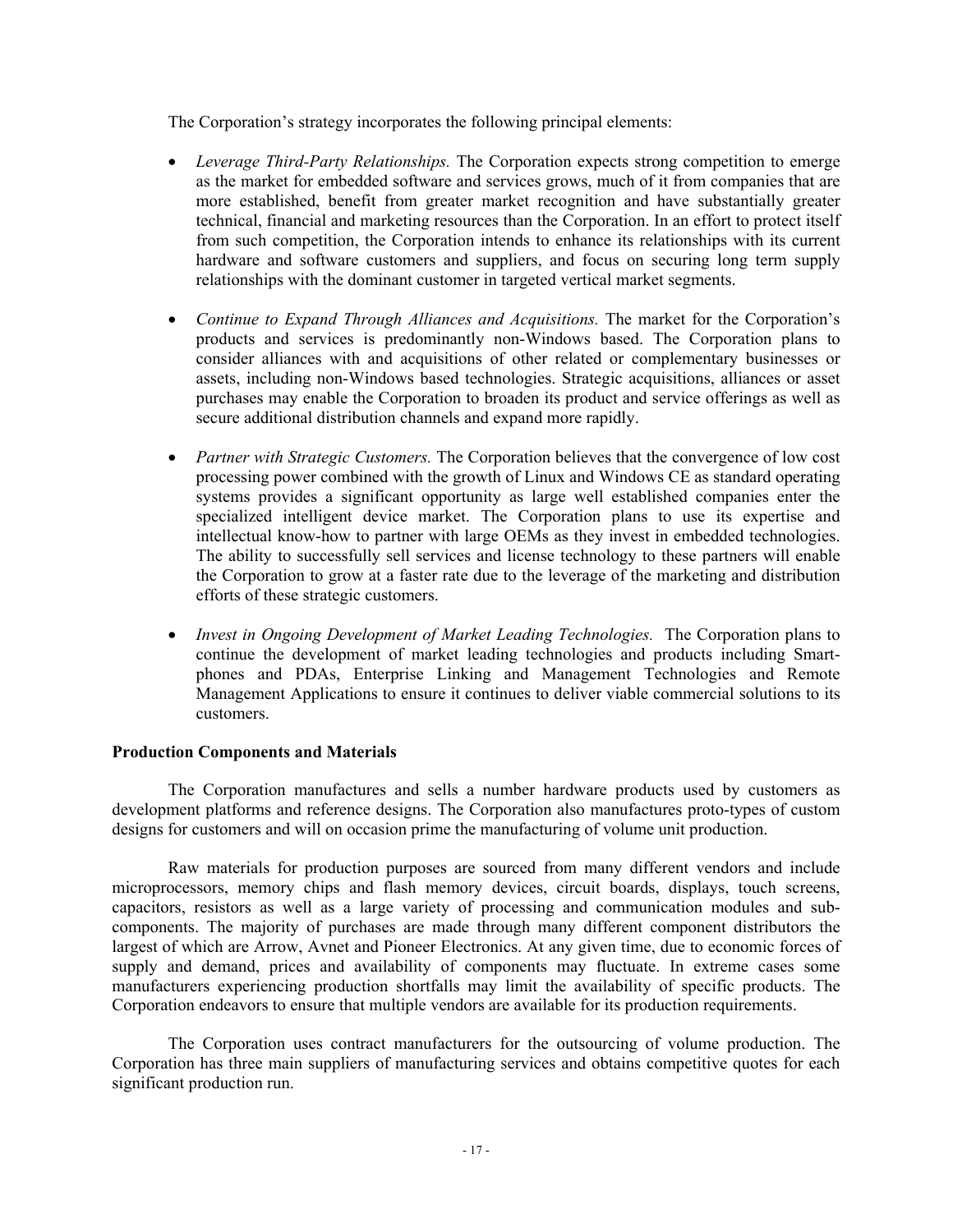#### **Intellectual Property**

The Corporation relies upon copyright, trademark and patent laws to protect its proprietary rights in its software and hardware products. The Corporation has applied for registration in Canada and the United States of the trademark "Intrinsyc". The United States application for this trademark is being held in abeyance pending filing of the required certified copy of the Canadian Certificate of registration. While the Corporation's competitive position may be affected by its ability to protect its proprietary information, the Corporation believes that because of the rapid pace of technical change in the industry, factors such as the technical expertise, knowledge and innovative skill of the Corporation's management and technical personnel and its ability to rapidly develop, produce, enhance and market its software and hardware products may be more significant than formal intellectual property protection measures in maintaining the Corporation's competitive position. Nonetheless, the Corporation has invested in ongoing patent and trademark protection and continues to review opportunities to file intellectual property protection on an ongoing basis.

The Corporation currently has seven patent applications approved or under consideration with the US Patent and Trademark Office, the Canadian Patent and Trademark Office and the European Patent Office. The Corporation attempts to protect its proprietary rights by requiring each employee, prior to commencing employment with the Corporation, to enter into an agreement with the Corporation which provides, among other things, that during employment and for a period not less than one year subsequent to the termination of employment, the employee is prohibited from competing with the Corporation, and is prohibited from disclosing confidential information to third parties for an indefinite period. These agreements also provide that the employee shall assign to the Corporation all intellectual property rights in any work undertaken by the employee. See "Risk Factors".

Despite precautions taken by the Corporation, it may be possible for unauthorized third parties to copy aspects of the Corporation's hardware and software solutions, or to obtain and use information that the Corporation regards as proprietary. There can be no assurance that the Corporation's competitors will not independently develop similar or superior solutions.

#### **Human Resources, Premises and Production**

As at December 31, 2003, the Corporation employed 112 full-time personnel and had 4 contractors. Of these, 81 were engaged in research, development and customer support activities, 15 in sales and marketing and 20 in finance and administration.

The Corporation has offices in Vancouver, British Columbia and Birmingham, England. All of the Corporation's existing office space is leasehold. The Corporation's total annual lease payments for office space is approximately \$700,000. The Corporation's principal business office is located in Vancouver, British Columbia.

The Corporation relies on third party manufacturers for the production of its hardware products but is not restricted to a single source vendor for any of its manufacturing requirements.

#### **Risk Factors**

Due to the Corporation's stage of development, investment in securities of the Corporation may be regarded as speculative. In addition, the following factors should be considered by potential investors.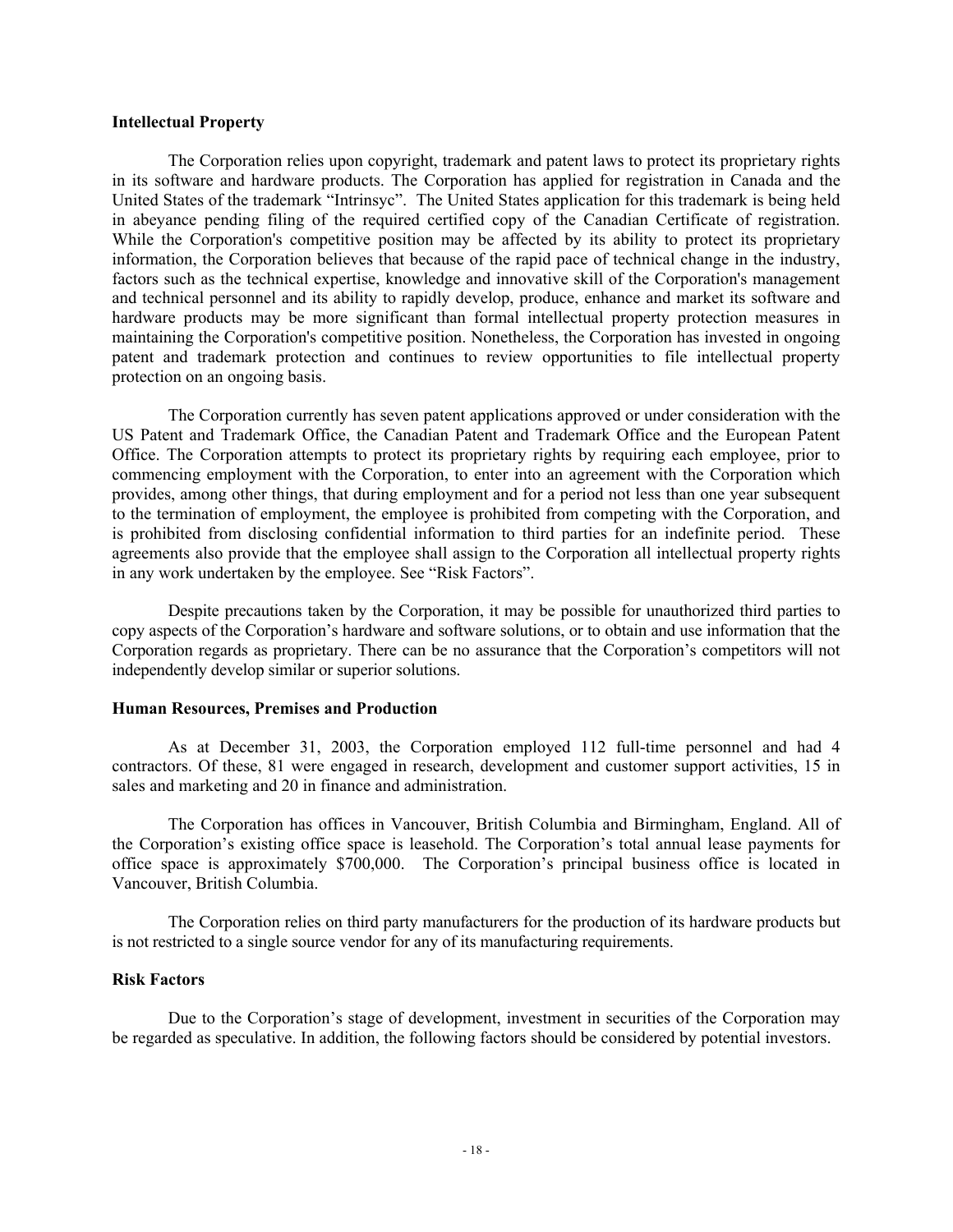## *Limited Operating History*

The Corporation has a limited operating history, and there can be no assurance that the Corporation's revenue will continue to grow. As at August 31, 2003, the Corporation had an accumulated deficit of \$27.0 million. The Corporation's prospects must be considered in the context of its stage of development, the risks and uncertainties it faces, and the inability of the Corporation to accurately predict its operating results and the results of product development and sales and marketing initiatives. There can be no assurance that implementation of the Corporation's strategies will result in the Corporation becoming profitable.

## *Dependence on Market Acceptance of Internet-enabled Computing Devices*

The market for specialized intelligent computing devices and provisioning software is emerging and the potential size of this market and the timing of its development are not known. As a result, the Corporation's profit potential is uncertain and the Corporation's revenue may not grow as fast as the Corporation anticipates, if at all. The Corporation is dependent upon the broad acceptance by businesses and consumers of a wide variety of specialized intelligent computing devices, which will depend on many factors, including:

- the development of content and applications for specialized intelligent computing devices;
- the willingness of large numbers of businesses and consumers to use devices such as handheld and palm-size PCs, and handheld industrial data collectors to perform functions currently carried out manually or by traditional PCs, including inputing and sharing data, communicating among users and connecting to the Internet; and
- the evolution of industry standards that facilitate the distribution of content over the Internet to these devices via wired and wireless telecommunications systems, satellite or cable.

# *Product Development and Technological Change*

The market for the Corporation's products is characterized by rapidly changing technology, evolving industry standards and frequent new product introductions. To be successful, the Corporation will need to enhance existing products and to introduce new products and features in response to changing standards, customer requirements, and technological innovations by others. There can be no assurance that the Corporation will be successful in doing this in a timely manner or at all.

The software industry is characterized by a continuous flow of improved products which render existing products obsolete. There can be no assurance that products or technologies developed by others will not render the Corporation's products obsolete.

## *Lengthy Sales Cycle*

The typical sales cycle of the Corporation's integrated solutions is lengthy (generally between 6 and 24 months), unpredictable, and involves significant investment decisions by prospective customers, as well as education of those customers regarding the use and the benefits of the Corporation's products and services. The purchase of the Corporation's products and services is often delayed while prospective customers conduct lengthy internal reviews and obtain capital expenditure approvals. Even after deciding to purchase the Corporation's products or services, the Corporation's customers tend, in some cases, to deploy the products slowly and deliberately depending on a variety of factors, including the skill level of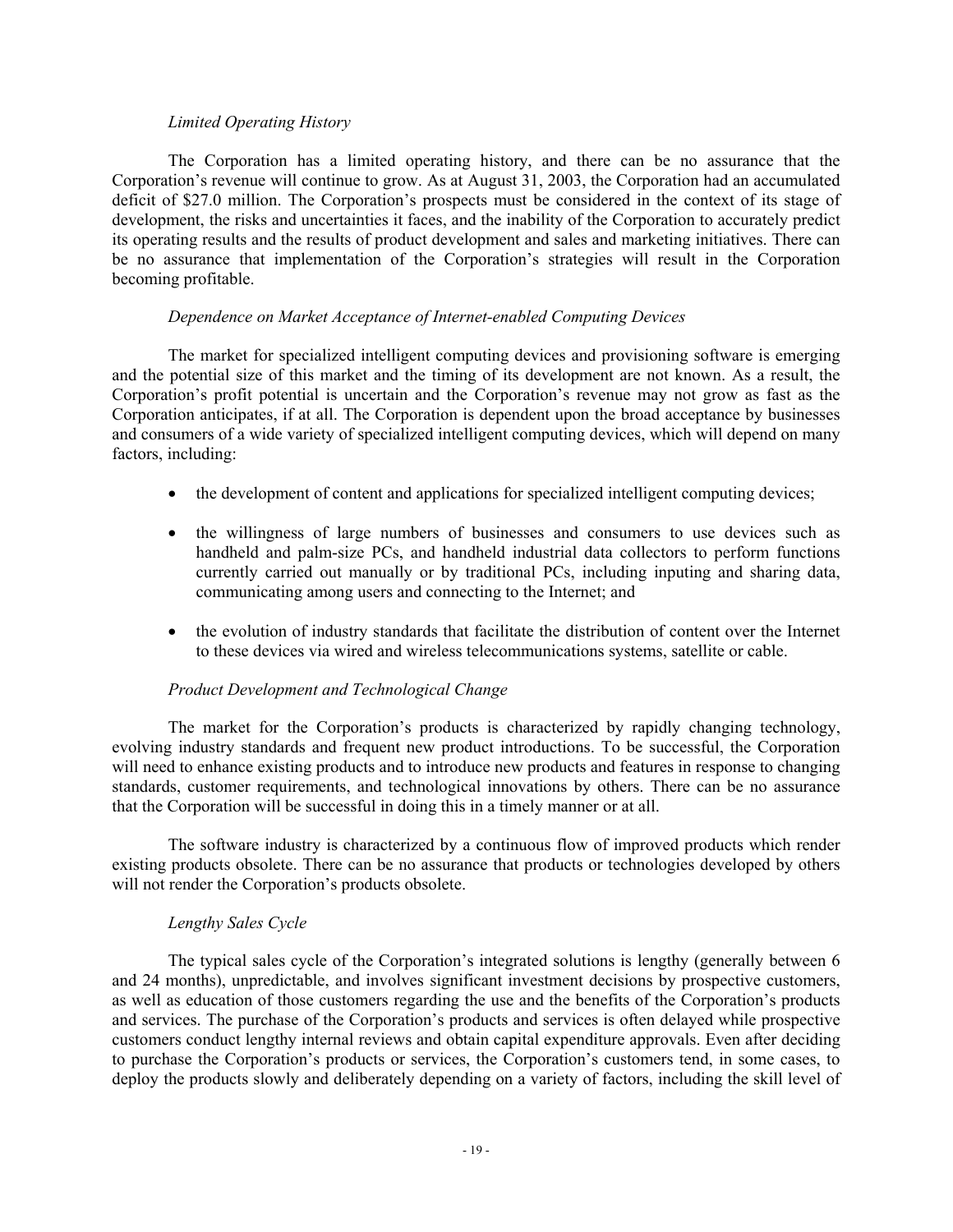the customer and the status of its own technology with which the Corporation's products are to integrate. As a result, the Corporation's quarterly financial results may vary significantly.

## *Microsoft May Become a Competitor*

As the developer of Windows CE and .NET, Microsoft Corporation could add features to its operating system that directly compete with the software products and services the Corporation provides. The ability of the Corporation's customers or potential customers to obtain software products and services directly from Microsoft Corporation that compete with the Corporation's software products and services could harm the Corporation's business.

## *Competition*

Because of intense market competition, the Corporation may not succeed. Most of the Corporation's competitors have longer operating histories, stronger brand names and significantly greater financial, technical, marketing and other resources than the Corporation. Competitors may also have existing relationships with many of the Corporation's prospective customers, and prospective OEM customers may be developing products for their own use that are comparable to the Corporation's products. In addition, the Corporation expects competition to persist and intensify in the future, which could adversely affect the Corporation's ability to increase sales.

## *Additional Financing*

The Corporation currently operates at a loss and uses cash to fund working capital. If adequate funds are not available when required or on acceptable terms, the Corporation may be required to delay, scale back or terminate its product development activities and sales and marketing efforts, and may be unable to continue operations. There can be no assurance that the Corporation will be able to obtain the additional financial resources required to compete in its markets on favorable commercial terms or at all. Any equity offering will result in dilution to the ownership interests of shareholders and may result in dilution of the value of such interests.

## *Third Party Manufacturing*

The Corporation depends on third party manufacturing facilities to manufacture many of its products, which reduces the Corporation's control over the manufacturing process and exposes the Corporation to a number of significant risks, including:

- reduced control over delivery schedules, quality assurance, manufacturing yields and production costs;
- lack of guaranteed production capacity or product supply; and
- reliance on third-party manufacturers to maintain competitive manufacturing technologies.

The Corporation does not have supply agreements with its manufacturers and instead obtains manufacturing services on a purchase-order basis. The Corporation's manufacturers have no obligation to supply the Corporation with any specific product, in any specific quantity or at any specific price. If the Corporation's manufacturers were to become unable or unwilling to continue to manufacture its products in required volumes, at acceptable quality, yields and costs, or in a timely manner, the Corporation's business might be seriously harmed. As a result, the Corporation would have to attempt to identify and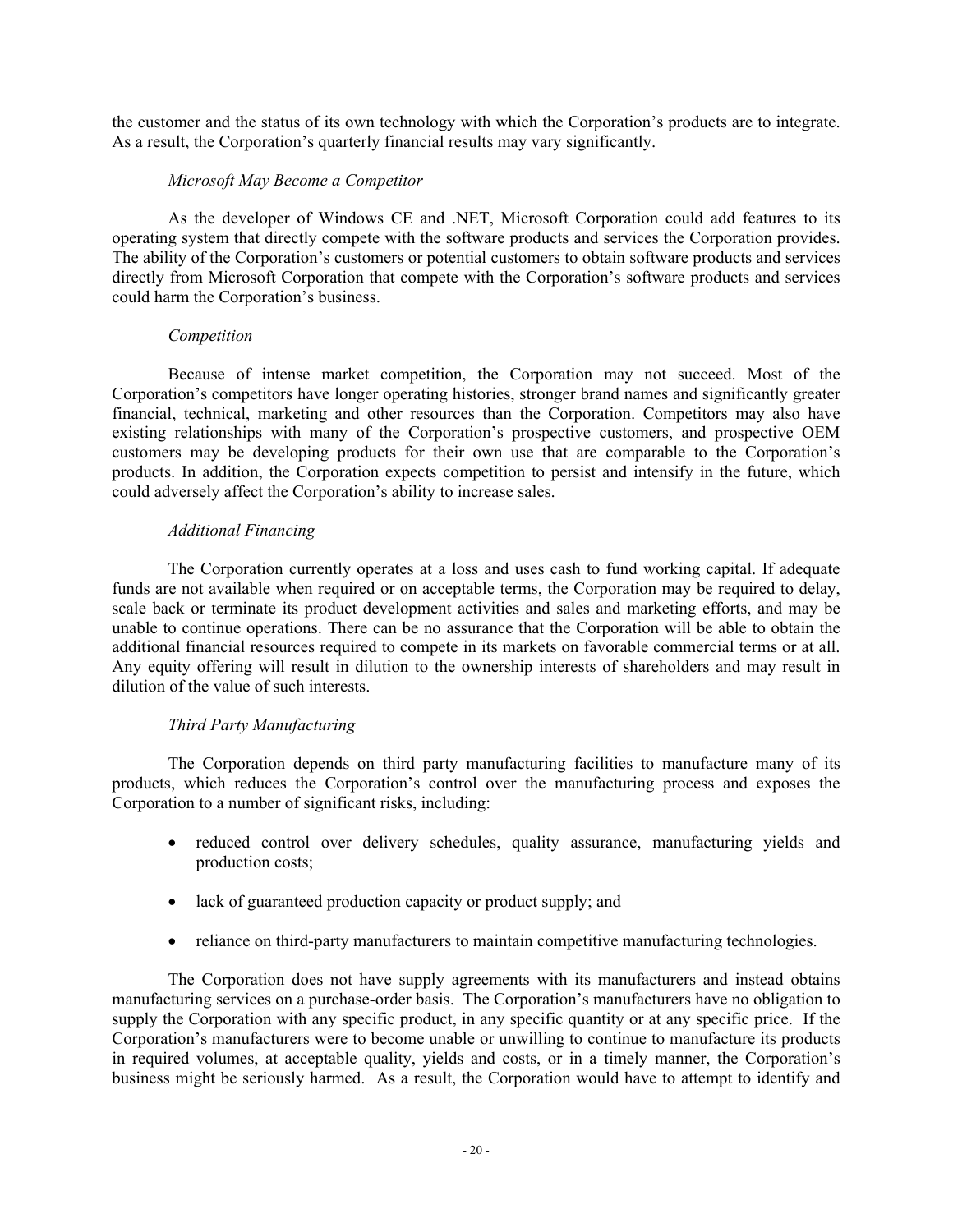qualify substitute manufacturers for its current manufacturers, which could be time consuming and difficult, and might result in unforeseen manufacturing and operations problems.

## *Component Suppliers*

Although the Corporation out-sources its manufacturing, it is responsible for procuring raw materials for its products. The Corporation's products incorporate components or technologies that are only available from single or limited sources of supply. In particular, some of the Corporation's integrated circuits are available from a single source. In the past, certain integrated circuits used by the Corporation in its products have been phased out of production. When this happens, the Corporation attempts to purchase sufficient inventory to meet its needs until a substitute component can be incorporated into the Corporation's products. Nonetheless, the Corporation might be unable to purchase sufficient inventory to meet its demands, or the Corporation might incorrectly forecast its demands and purchase too many or too few components. Further, the Corporation's products use components that have in the past been subject to market shortages and substantial price fluctuations. From time to time, the Corporation has been unable to meet its orders because it was unable to purchase necessary components for its products. If the Corporation is unable to meet existing orders or to enter into new orders because of a shortage in components, it will likely lose net revenues and risk losing customers and harming its reputation in the marketplace.

#### *Acquisitions*

The Corporation has, and from time to time in the future may, acquire businesses, products or technologies that it believes compliment or expand its existing business. Acquisitions of this type involve a number of risks, including the possibility that the operations of the acquired business will not be profitable or that the attention of the Corporation's management will be diverted from the day-to-day operation of its business. An unsuccessful acquisition could reduce the Corporation's margins or otherwise harm its financial condition. Any acquisition could result in a dilutive issuance of equity securities, the incurrence of debt and the loss of key employees. The Corporation cannot ensure that any acquisitions will be successfully completed or that, if one or more acquisitions are completed, the acquired businesses, products or technologies will generate sufficient revenues to offset the associated costs of the acquisitions or other adverse effects.

## *Sales and Marketing and Strategic Alliances*

If the Corporation is to become successful, it must expand its sales and distribution channels and its marketing and technology alliances. There is no assurance the Corporation will be able to reach agreements with additional alliance or distribution partners on a timely basis or at all, or that these partners will devote sufficient resources to advancing the Corporation's interests.

The Corporation's strategic alliances with operating system vendors, semiconductor manufacturers and systems integrators are a key part of the Corporation's overall business strategy. The Corporation cannot, however, be certain that it will be successful in developing new strategic relationships or that the Corporation's strategic partners will view such relationships as significant to their own business or that they will continue their commitment to the Corporation in the future. The Corporation's business, results of operation, financial condition and stock price may be materially adversely affected if any strategic partner discontinues its relationship with the Corporation for any reason. Additionally, the Corporation relies on the voluntary efforts of its strategic partners rather than compliance with contractual obligations, and there are no minimum performance requirements. Therefore, the Corporation cannot be certain that these relationships will be successful.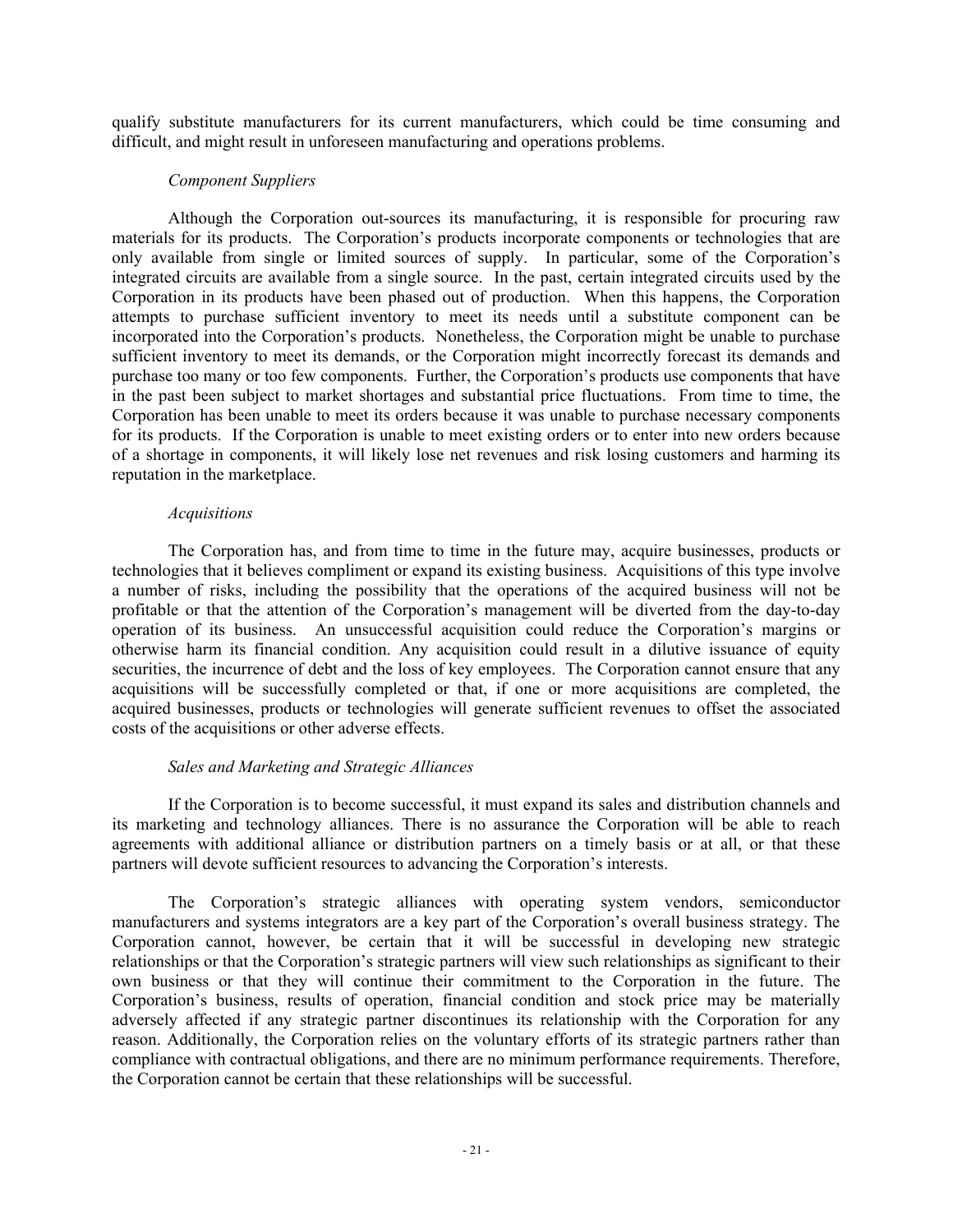## *Management of Growth*

The Corporation's growth has placed significant demands on its management and other resources. The Corporation's future results of operations will depend in part on the ability of its officers and other key employees to implement and expand operational, customer support and financial control systems and to expand, train and manage its employee base. The Corporation's future performance will also depend to a significant extent on its ability to identify, attract, train and retain highly skilled sales, technical, marketing and management personnel.

## *Dependence on Management*

The Corporation's future success depends on the ability of the Corporation's management to operate effectively, both individually and as a group. If the Corporation were to lose the services of any management employees, the Corporation may encounter difficulties finding qualified replacement personnel and integrating them into the management group.

## *Potential Fluctuations in Quarterly Results*

The Corporation's quarterly operating results may vary significantly depending on factors such as the timing of new product introductions and changes in pricing policies by the Corporation and its competitors, market acceptance of new and enhanced versions of the Corporation's products and the timing of significant orders. Because the Corporation's operating expenses are based on anticipated revenues and a high percentage of the Corporation's expenses are relatively fixed in the short term, variations in the timing of recognition of revenues can cause significant fluctuations in operating results from quarter to quarter and may result in unanticipated quarterly earnings shortfalls or losses. The market price of the Corporation's Common Shares may be highly volatile in response to such quarterly fluctuations.

## *Research and Development Expenditures*

If the Corporation fails to develop new products, or if the products the Corporation develops are not successful, the Corporation's business could be harmed. Even if the Corporation does develop new products which are accepted by its target markets, the Corporation cannot assure that the revenue from these products will be sufficient to justify the Corporation's investment in research and development.

## *International Expansion of Business Operations*

The Corporation plans to increase international operations in the current fiscal year. International sales and the related infrastructure support operations carry certain risks and costs such as the administrative complexities and expenses of administering a business abroad; complications in both compliance with and also unexpected changes in regulatory requirements, foreign laws, international import and export legislation, trading policies, tariffs and other barriers; potentially adverse tax consequences; and uncertainties of law and enforcement relating to the protection of intellectual property and unauthorized duplication of software. There can be no assurance that these factors will not be experienced in the future by the Corporation or that they will not have a material adverse impact on Intrinsyc's business, results of operations and financial conditions.

## *Foreign Exchange Risk*

A substantial portion of the Corporation's sales are denominated in United States dollars and are made to United States-based customers. Because the Corporation's operations are based in Canada and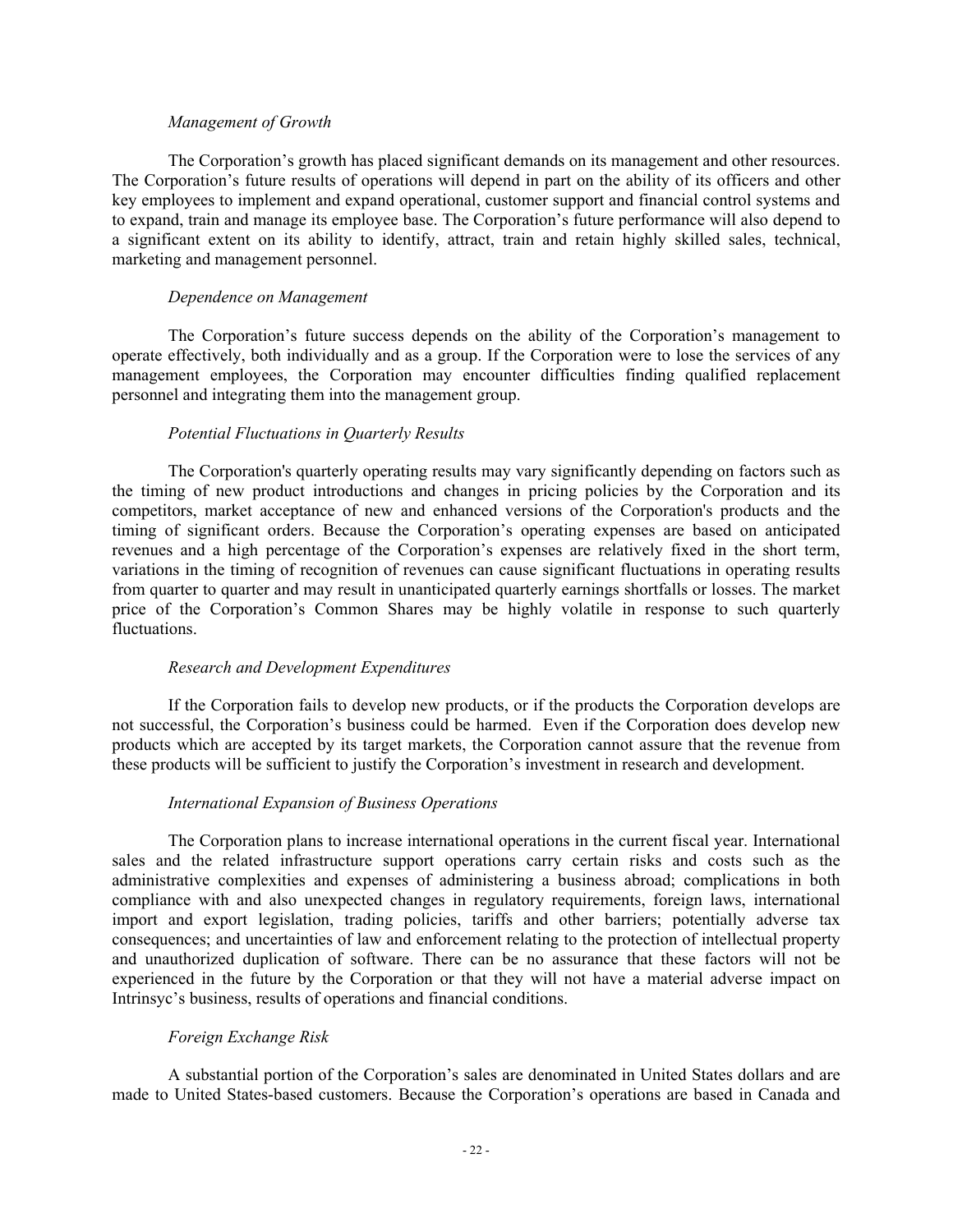the United Kingdom, the Corporation is exposed to risks associated with fluctuations in the exchange rate between the United States dollar, the British Pound and the Canadian dollar. If the Canadian dollar or British Pound rise relative to the United States dollar, the Corporation's operating results may be adversely impacted. To date, the Corporation has not entered into any transactions to hedge against gains or losses from foreign exchange fluctuations.

## *Intellectual Property Protection*

The Corporation's ability to compete may be affected by its ability to protect its intellectual property. It relies primarily on a combination of copyright, trademark and trade secret laws, confidentiality procedures and contractual provisions to protect its intellectual property. While the Corporation believes that its products and technologies are adequately protected against infringement, there can be no assurance of effective protection. Monitoring and identifying unauthorized use of the Corporation's technology is difficult, and the prohibitive cost of litigation may impair the Corporation's ability to prosecute any infringement. The commercial success of the Corporation will also depend upon its products not infringing any intellectual property rights of others and upon no claims for infringement being made against the Corporation. The Corporation believes that it is not infringing any intellectual property rights of third parties, but there can be no assurance that such infringement will not occur. An infringement claim against the Corporation by a third party, even if it is invalid, could have a material adverse effect on the Corporation because of the cost of defending against such a claim.

## *Product Liability*

The Corporation's license agreements with its customers typically contain provisions designed to limit the Corporation's exposure to potential product liability claims. There can be no assurance that such provisions will protect the Corporation from such claims. The Corporation does not maintain product liability insurance. A successful product liability claim brought against the Corporation could have a material adverse effect upon the Corporation's business, results of operations and prospects.

## *Stock Price Volatility*

The market price for the Common Shares fluctuates significantly, and these fluctuations tend to be exaggerated if the trading volume is low. The market price of the Common Shares may rise or fall in response to announcements of technological or competitive developments, acquisitions or strategic alliances by the Corporation or its competitors, and the gain or loss by the Corporation of significant orders or broad market fluctuations.

# *Shareholders' Rights Plan*

The Corporation has implemented a Shareholders' Rights Plan. The Shareholders' Rights Plan provides for substantial dilution to an acquiror making a take-over bid for the Common Shares of the Corporation unless the bid meets the requirements described in the Shareholders' Rights Plan. This could discourage a potential acquiror from making a take-over bid and make it more difficult for a third party to acquire control of the Corporation, even if such acquisition or bid would be beneficial to the Corporation's shareholders.

## *Outstanding Rights to Acquire Common Shares*

As at December 31, 2003, the Corporation had outstanding stock options and warrants to purchase an aggregate of 5,298,616 Common Shares at prices ranging from \$0.49 per share to \$5.30 per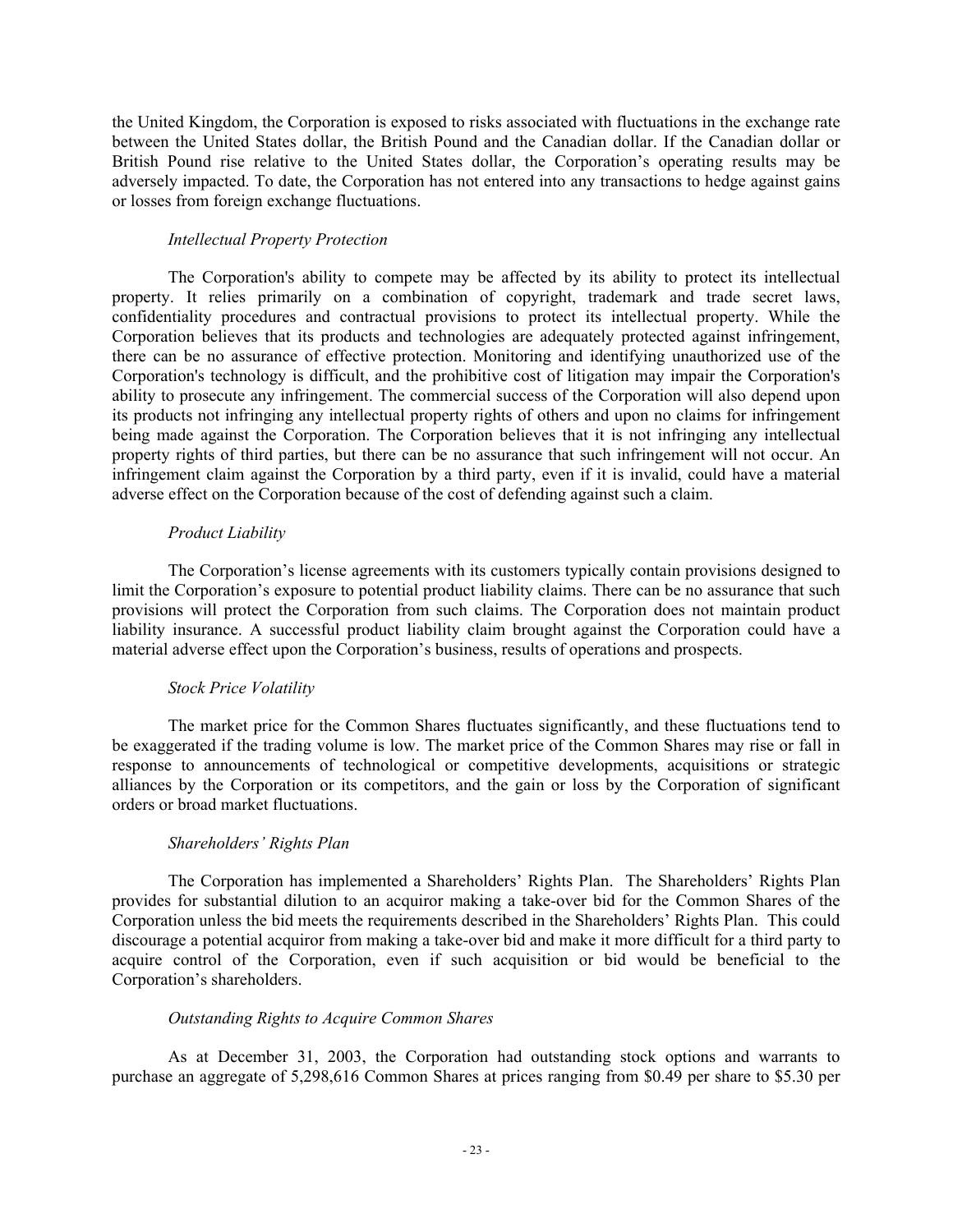share. To the extent that outstanding options or warrants are exercised, dilution to the interests of the Corporation's shareholders will occur.

## **ITEM 5: SELECTED CONSOLIDATED FINANCIAL INFORMATION**

The following table presents selected historical consolidated financial data of the Corporation for the periods indicated. The following selected financial information should be read in conjunction with, and is qualified in its entirety by, the audited consolidated financial statements of the Corporation for the year ended August 31, 2003 which are incorporated by reference herein. The information contained herein should be read in conjunction with the Corporation's Management Discussion and Analysis under Item 6. The selected historical consolidated financial data for the Corporation as of and for each of the years ended August 31, 2001, 2002 and 2003 are derived from the audited consolidated financial statements of the Corporation. Historical results are not necessarily indicative of the results that may be expected for any future period or for a full year.

On June 26, 2002, the Corporation acquired all of the outstanding shares of Intrinsyc Europe Limited, ("IEL"), (formerly NMI Electronics Limited), a U.K. based corporation, which materially impacted the operating results of the Corporation. As a consequence, results of operations include the operating results for IEL from June 26, 2002. IEL had a fiscal year ending March 31 and for the years ended March 31, 2000, 2001 and 2002, had revenues of £1,410,841, £2,479,070 and £1,914,719 respectively. For the same periods the net income recorded was £142,545, £429,150 and a loss of £90,247 respectively. As at March 31, 2002, IEL had working capital of £520,808. The fiscal year end was changed to August  $31<sup>st</sup>$  as of August 31, 2003.

The Corporation has consolidated the operating results and financial position of IEL from June 26, 2002 through to August 31, 2002 into the consolidated audited financial statements for the year ended August 31, 2002. During this period, IEL operations contributed \$1,667,865 of revenue, operating costs of \$1,468,476, and a profit before tax of \$199,389 after the elimination of all inter-company transactions. Amortization of Goodwill and Intellectual Property established through the acquisition of IEL during the period from June 26, 2002 to August 31, 2002 amounted to \$52,555.

For the year ended August 31, 2003 the operating results and financial position of IEL have been fully consolidated into the results of the Corporation and have not been separately disclosed nor would they be meaningful subsequent to the integration and consolidation of the business activities and product line of IEL into the operating activities of the Corporation.

On January 26, 2001 the Corporation acquired all of the outstanding shares of Linar Ltd., a U.K. corporation, which materially impacted the operating results of the Corporation. As a consequence, results of operations include the operating results for Linar Ltd. from January 26, 2001. Linar has a fiscal year ending July 31 and for the years ended July 31, 1999, 2000 and 2001 had revenues of £70,408, £301,065 and £578,974 respectively. For the same periods the net income recorded was £34,320, £156,430 and £138,254 respectively. As at July 31, 2001 Linar had working capital of £219,008.

The Corporation has consolidated the operating results and financial position of Linar from January 26, 2001 through to August 31, 2001 into the consolidated audited financial statements for the year ended August 31, 2001. During this period, Linar operations contributed \$102,462 of revenue, operating costs of \$80,889, and a profit before tax of \$21,573 after the elimination of all inter-company transactions. Amortization of Goodwill and Intellectual Property established through the acquisition of Linar during the period from January 26, 2001 to August 31, 2001 amounted to \$530,442.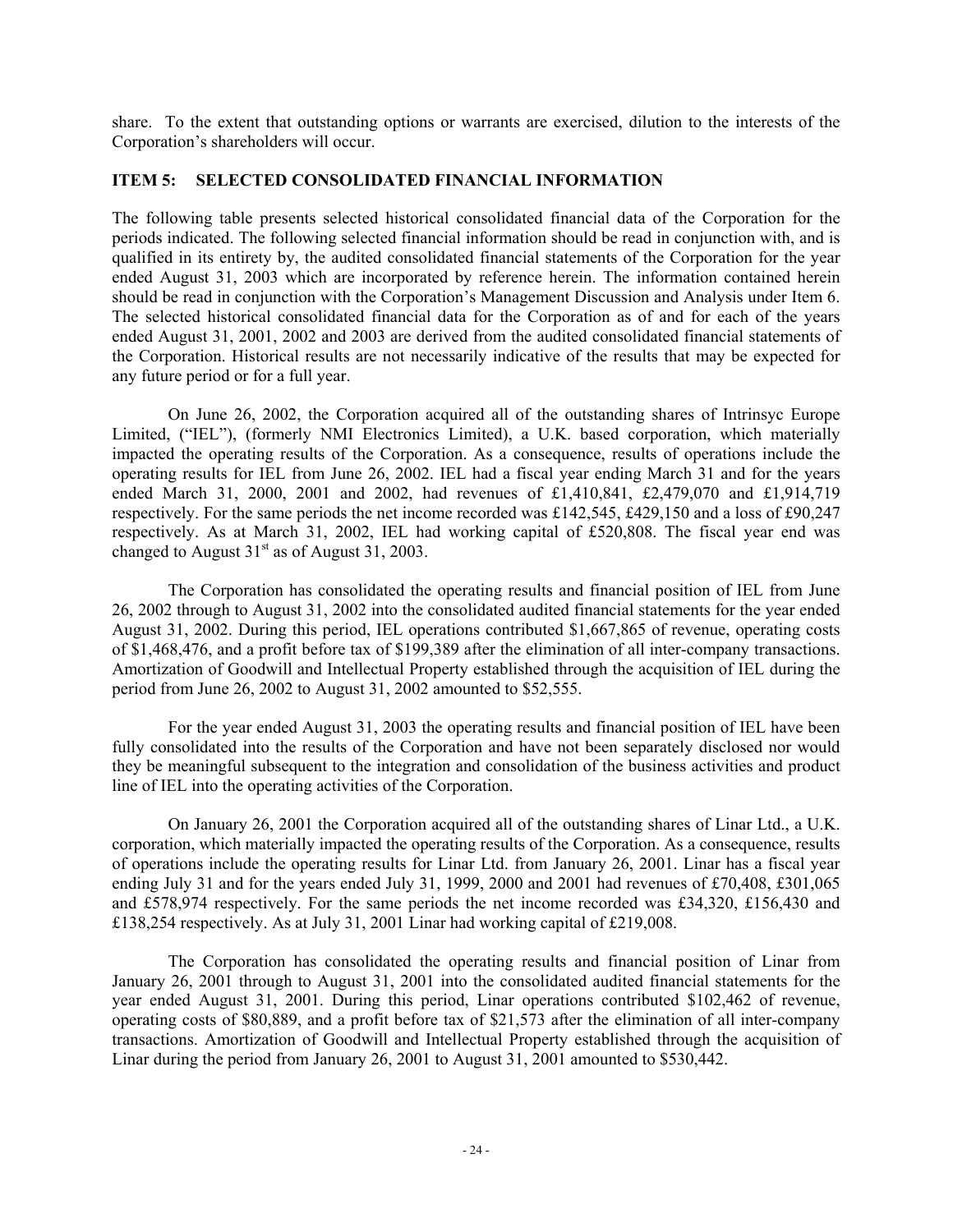For the year ended August 31, 2002 and August 31, 2003 the operating results and financial position of Linar have been fully consolidated into the results of the Corporation and have not been separately disclosed nor would they be meaningful subsequent to the integration and consolidation of the business activities and product line of Linar Ltd. into the operating activities of the Corporation.

The Corporation prepares its consolidated financial statements in accordance with Canadian GAAP. The selected historical consolidated financial data should be read in conjunction with the audited consolidated financial statements and the notes thereto for the year ended August 31, 2003.

|                                                 | <b>Years Ended August 31,</b> |              |              |
|-------------------------------------------------|-------------------------------|--------------|--------------|
|                                                 | 2003                          | 2002         | 2001         |
| <b>Statement of Operations Data:</b>            |                               |              |              |
|                                                 | \$13,879,023                  | \$14,175,201 | \$10,940,424 |
|                                                 | 9,082,426                     | 7,061,063    | 4,660,290    |
|                                                 | 4,796,597                     | 7,114,138    | 6,280,134    |
| Expenses:                                       |                               |              |              |
|                                                 | 2,408,045                     | 2,241,754    | 2,891,097    |
|                                                 | 4,218,864                     | 5,038,000    | 4,362,627    |
|                                                 | 3,659,959                     | 3,877,304    | 2,769,602    |
|                                                 | 1,288,863                     | 1,532,960    | 884,818      |
| Restructuring costs                             | 712,393                       |              |              |
| Less: Technology Partnerships Canada Funding    | (1,327,675)                   | (1,256,418)  |              |
|                                                 | \$10,960,449                  | \$11,433,600 | \$10,908,144 |
| Loss before other (earnings)/expense and income | \$6,163,852                   | \$4,319,462  | \$4,628,010  |
| Foreign Exchange Loss (gain)                    | 1,158,692                     | (226,009)    |              |
|                                                 | (255, 105)                    | (388, 876)   | (823, 845)   |
| Loss before income taxes                        | \$7,067,439                   | \$3,704,577  | \$3,804,165  |
| Income tax expense (recovery)                   |                               |              |              |
| Current                                         | 194,782                       | 206,144      |              |
| Future                                          | (214,600)                     | (135,767)    | (70,000)     |
|                                                 | (19, 818)                     | 70,377       | (70,000)     |
|                                                 | \$7,047,621                   | \$3,774,954  | \$3,734,165  |
|                                                 | \$0.18                        | \$0.10       | \$0.12       |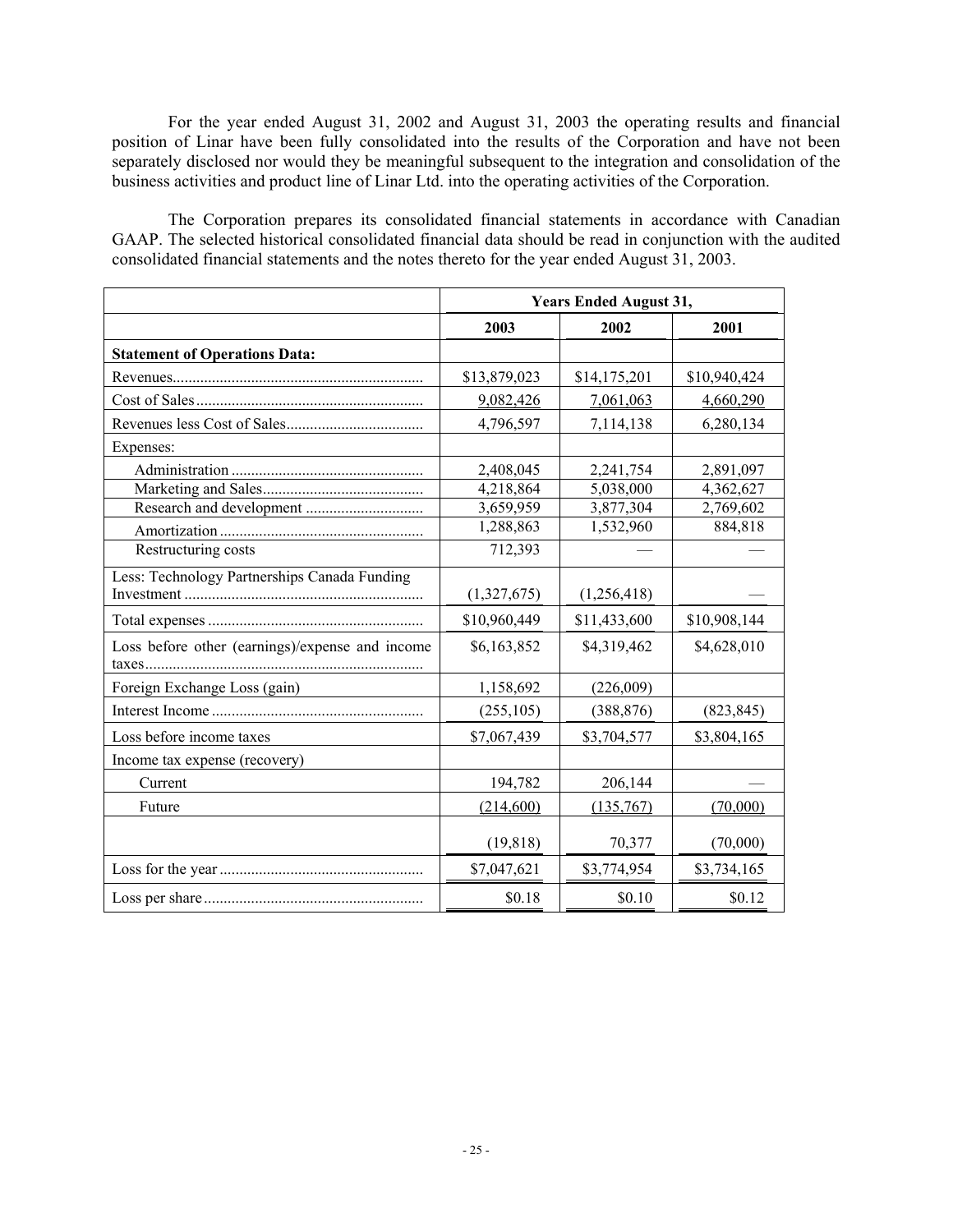|                            | As At August 31, |              |              |  |
|----------------------------|------------------|--------------|--------------|--|
|                            | 2003             | 2002         | 2001         |  |
| <b>Balance Sheet Data:</b> |                  |              |              |  |
|                            | \$14,445,258     | \$17,177,183 | \$17,710,850 |  |
|                            | \$5,679,397      | \$4,046,926  | \$3,900,269  |  |
|                            | \$22,938,530     | \$28,889,228 | \$19,539,499 |  |
|                            | \$28,973,960     | \$33,471,787 | \$23,609,768 |  |

|                              | <b>Ouarter Ended (unaudited)</b> |                   |                   |                   |                   |                   |                   |                          |
|------------------------------|----------------------------------|-------------------|-------------------|-------------------|-------------------|-------------------|-------------------|--------------------------|
| <b>Income Statement Data</b> | 31<br>Aug<br>2003                | 31<br>May<br>2003 | 28<br>Feb<br>2003 | 30<br>Nov<br>2002 | 31<br>Aug<br>2002 | 31<br>May<br>2002 | 28<br>Feb<br>2002 | 30<br><b>Nov</b><br>2001 |
| Revenues                     | \$3,017,967                      | \$3,666,339       | \$2,718,107       | \$4,476,610       | \$5,112,176       | \$2,487,785       | \$3,427,571       | \$3,147,669              |
| Loss from operations         | (\$1,029,553)                    | (S1,761,326)      | (S2, 178, 626)    | (S1, 194, 347)    | ( \$441, 867)     | (S2, 575, 157)    | (S621, 179)       | $(\$455,250)$            |
| Loss for the quarter         | (S1,044,199)                     | (S2, 342, 522)    | (S2, 495, 638)    | (S1, 165, 262)    | (\$383,525)       | $(\$2,472,629)$   | (S592, 897)       | $(\$325,903)$            |
| Loss per share               | (S0.02)                          | (S0.06)           | (S0.07)           | (S0.03)           | (S0.01)           | (S0.07)           | $(\$0.02)$        | (S0.01)                  |

## **Dividend Policy and Record**

The Corporation has not paid any cash dividends on its Common Shares to date. The Corporation currently intends to retain any future earnings to finance the growth and development of the business and, therefore, the Corporation does not anticipate paying cash dividends in the foreseeable future.

## **ITEM 6: MANAGEMENT'S DISCUSSION AND ANALYSIS**

The information contained under "Management Discussion and Analysis" in the Corporation's Annual Report to shareholders for the year ended August 31, 2003 is incorporated herein by reference. See "Additional Information and Documents Incorporated by Reference".

## **ITEM 7: MARKET FOR SECURITIES OF THE CORPORATION**

The Corporation's securities are listed and posted for trading on the Toronto Stock Exchange under the symbol "ICS".

## **ITEM 8: DIRECTORS AND OFFICERS**

The table set forth below lists the directors and senior officers of the Corporation as at January 15, 2004, indicating their names, municipalities of residence, their respective positions and offices held with the Corporation, their principal occupation within the five preceding years and their length of service to the Corporation.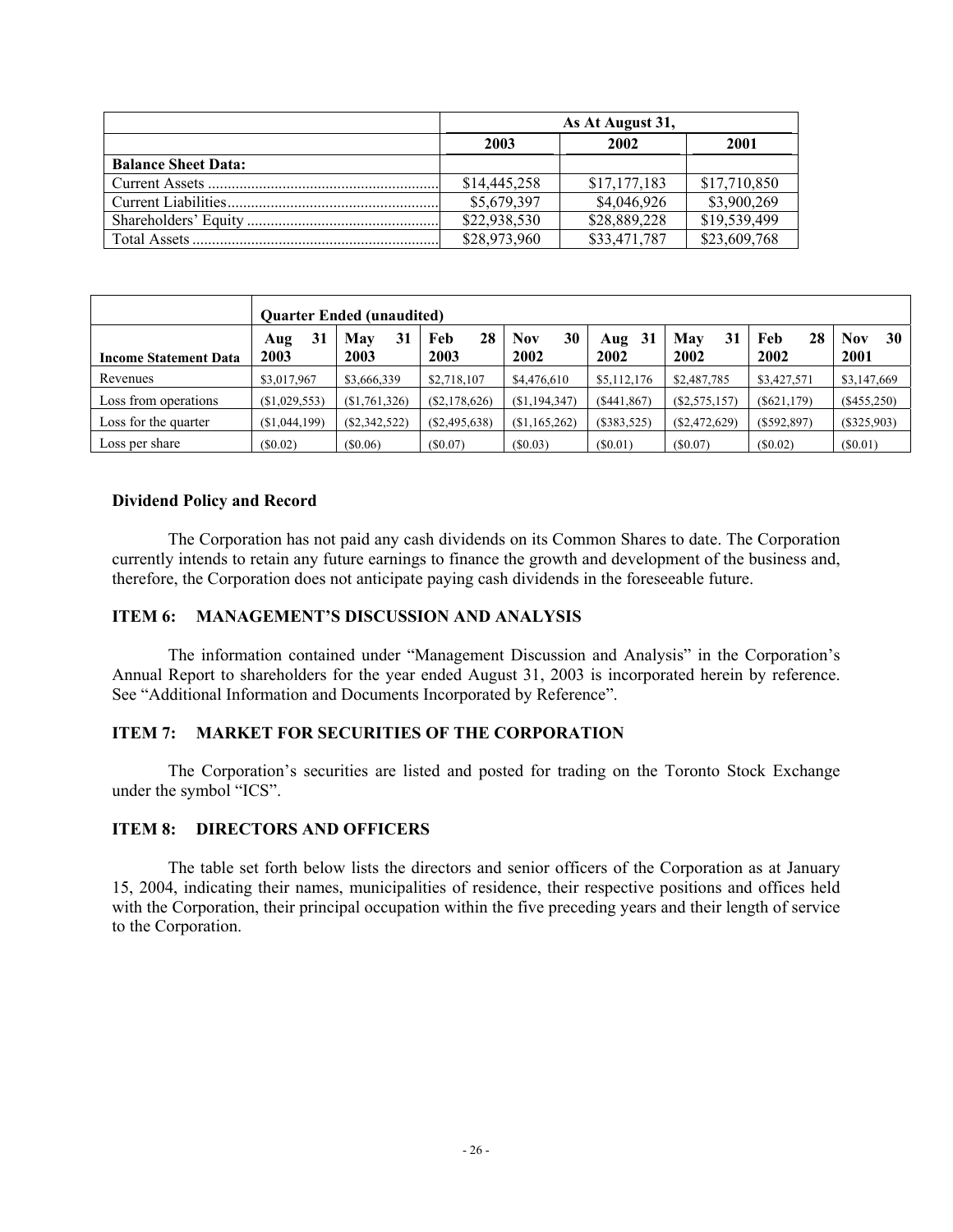| <b>Name, Place of Residence</b><br>and Position with<br>Corporation                          | Present and Principal Occupation during the last five years                                                                                                                                                                                                                                                                                                                                                                                             | Date of<br>Appointment<br>as Director |
|----------------------------------------------------------------------------------------------|---------------------------------------------------------------------------------------------------------------------------------------------------------------------------------------------------------------------------------------------------------------------------------------------------------------------------------------------------------------------------------------------------------------------------------------------------------|---------------------------------------|
| Derek W. Spratt<br>Vancouver, B.C.<br>President, C.E.O., Director                            | President and Chief Executive Officer of the Corporation from<br>April 14, 2003 to present; Chief Strategist of the Corporation<br>from September 1, 2001 to April 14, 2003; Chief Executive<br>Officer of the Corporation from April 18, 1996 to August 31,<br>2001; President of the Corporation from November 7, 1996 to<br>September 6, 2000.                                                                                                       | April 18, 1996                        |
| Vincent P. Schiralli <sup>(2)</sup><br>Vancouver, B.C.<br>C.0.0.<br>Director                 | Chief Operating Officer of the Corporation from August 5, 2003<br>to present; President Vinsuvius International, Inc. Sept. 2002 to<br>Present; CEO Cobra Systems Inc. Feb. 2002 to Sept. 2002;<br>COO Rodin Communications Inc. Sept. 2000 to April 2001;<br>President Communitech Technical Association Sept. 1997 to<br>Aug. 2000.                                                                                                                   | April 14, 2003                        |
| Robert J. Gayton <sup>(1)(2)(3)</sup><br>Ph.D, FCA<br>West Vancouver, B.C.<br>Director       | Business Consultant from 1990 to present; Vice President,<br>Finance/Chief Financial Officer of Western Silver Holdings<br>Limited from October 1995 to present.                                                                                                                                                                                                                                                                                        | February 23, 1995                     |
| Moiz M.E. Beguwala <sup>(2)(3)</sup><br>Anaheim Hills, California<br>Director                | Senior Vice President/General Manager of Conexant Systems<br>Inc. (communications semiconductor provider) from January<br>1999 to Present; Director, Skyworks Solutions Inc. (a wireless<br>semiconductor provider) from June 2002 to present; Vice<br>General Manager of Rockwell International,<br>President,<br>Semiconductor Group from August 1973 to December 1998.                                                                               | September 12,<br>2002                 |
| George A. Duguay <sup>(3)</sup><br>Toronto, Ontario<br>Director                              | President of G. Duguay Services Inc. from 1988 to present.<br>Director of Genesis Microchip Inc. since May 1993 to present.<br>Officer of several public companies. Mr Duguay is a Certified<br>General Accountant, and an associate of the Institute of<br>Chartered Secretaries.                                                                                                                                                                      | April 14, 2003                        |
| Geoffrey S. Belsher<br>Vancouver, B.C.<br>Director                                           | Partner, Blake, Cassels & Graydon LLP.                                                                                                                                                                                                                                                                                                                                                                                                                  | December 5, 2003                      |
| Charles M. Leighton<br>Vancouver, B.C.<br>Chief Financial Officer and<br>Corporate Secretary | Chief Financial Officer of the Corporation from December 2001<br>to present; Director of Finance for the Corporation from<br>February 2001 to December 2001; Chief Financial Officer of<br>RewardStream Inc. from April 2000 to January 2001; Chief<br>Financial Officer of Pacific Wireless International Inc. from<br>January 1999 to December 1999. Various financial positions<br>with Motorola, Wireless Data Group, from 1984 to January<br>1999. | N/A                                   |
| David Manuel<br>Surrey, B.C.<br>Vice President,<br><b>Engineering Services</b>               | Vice President, Engineering Services for the Corporation from<br>July 1999 to present; Director of Product Development for the<br>Corporation from February 1999 to July 1999; Director of<br>Engineering and Operations for DAMOS SudAmerica from<br>November 1997 to January 1999;                                                                                                                                                                    | N/A                                   |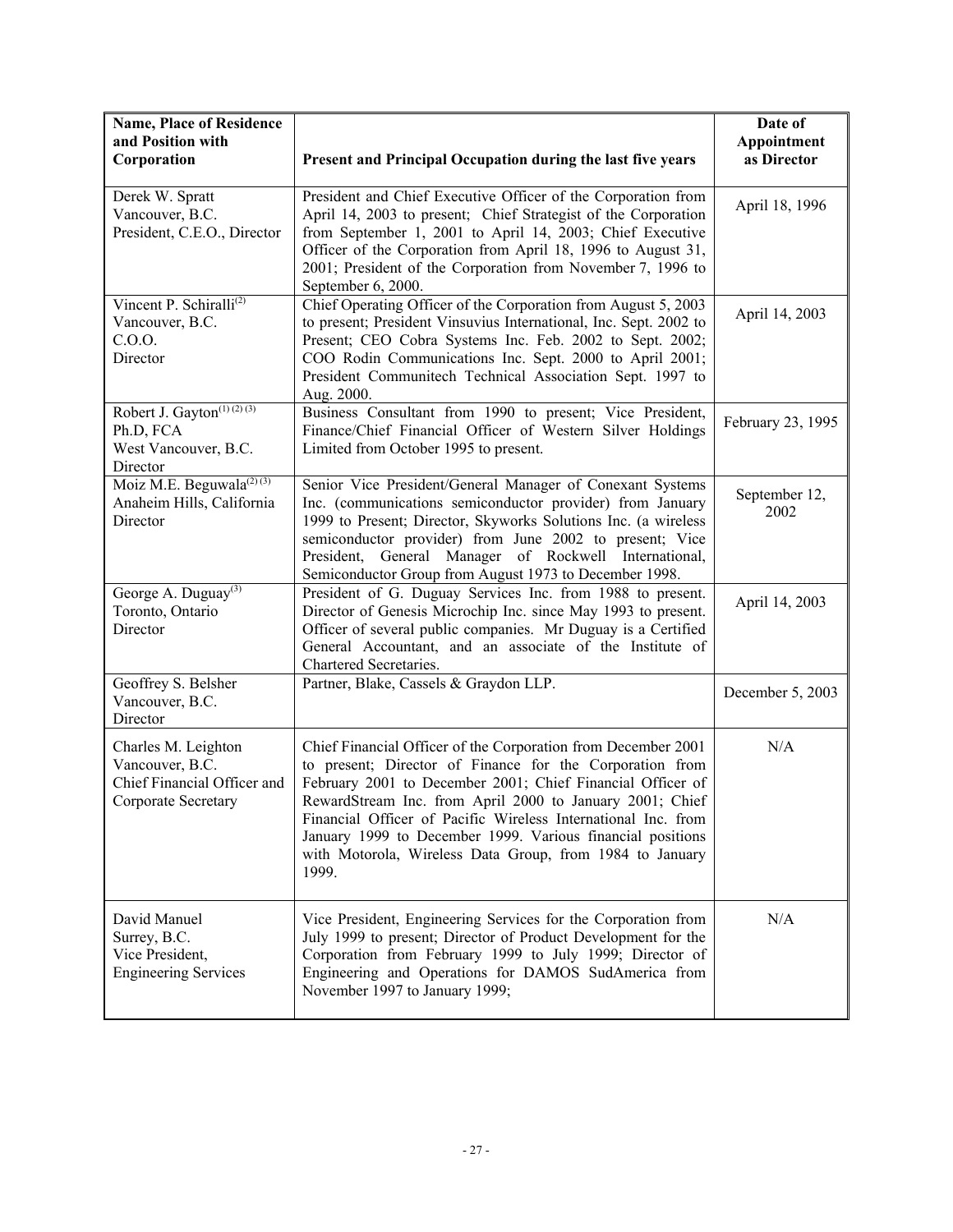| <b>Name, Place of Residence</b><br>and Position with<br>Corporation      | Present and Principal Occupation during the last five years                                                                                                       | Date of<br>Appointment<br>as Director |
|--------------------------------------------------------------------------|-------------------------------------------------------------------------------------------------------------------------------------------------------------------|---------------------------------------|
| Kevin Heawood<br>Birmingham, U.K.<br>Vice President, Intrinsyc<br>Europe | Vice-President of Intrinsyc Europe from June 2002 to present.<br>Vice-President, Director and Co-Founder of NMI Electronics<br>Limited from 1990 to June of 2002. | N/A                                   |
| Alan Scott<br>Birmingham, U.K.<br>Vice President, Intrinsyc<br>Europe    | Vice-President of Intrinsyc Europe from June 2002 to present.<br>Managing Director and Co-Founder of NMI Electronics Limited<br>from 1990 to June of $2002$ .     | N/A                                   |

**Note:** 

(1) The position of Chairman is vacant and during this period Mr. Gayton is the Lead Independent Director.

(2) Member, Audit Committee.

(3) Member, Compensation Committee and Governance Committee.

Each director is elected at the Corporation's annual meeting of shareholders to serve until the next annual meeting or until a successor is elected or appointed, unless such director resigns or is removed earlier. To the knowledge of the Corporation, the directors and senior officers as a group, beneficially own, directly or indirectly, or exercise control or discretion over 1,445,345 Common Shares (not including 1,723,333 Common Shares issuable upon the exercise of stock options), representing as at January 15, 2004 approximately 3.5% of the issued and outstanding Common Shares.

# **ITEM 9: ADDITIONAL INFORMATION AND DOCUMENTS INCORPORATED BY REFERENCE**

The Corporation shall provide to any person, upon request to the Secretary of the Corporation at the 10<sup>th</sup> Floor, 700 West Pender Street, Vancouver, B.C., V6C 1G8:

- a) when the securities of the Corporation are in the course of a distribution under a preliminary short form prospectus or a preliminary short form prospectus has been filed in respect of a distribution of its securities:
	- i. one copy of the current AIF of the Corporation, together with one copy of any document, or the pertinent pages of any document, incorporated by reference in the AIF;
	- ii. one copy of the comparative consolidated financial statements of the Corporation for its most recently completed financial year for which statements have been filed together with the accompanying report of the auditors, and one copy of the most recent interim consolidated financial statements of the Corporation that have been filed, if any, for the period after the end of its most recently completed financial year;
	- iii. one copy of the management proxy circular of the Corporation in respect of its most recent annual general meeting of shareholders that involved the election of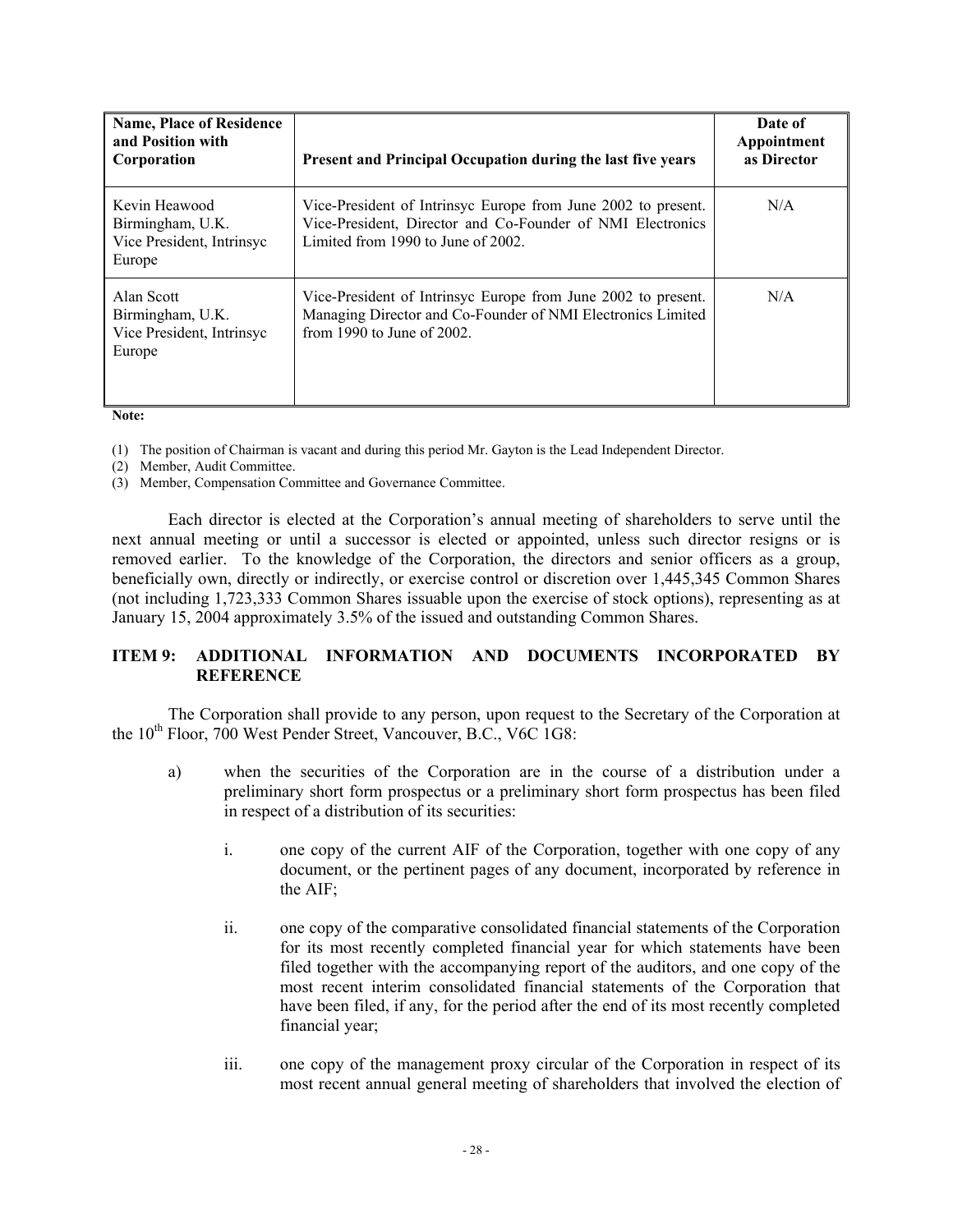directors or one copy of any annual filing prepared instead of that management proxy circular, as appropriate; and

- iv. one copy of any other documents that are incorporated by reference into the preliminary short form prospectus or the short form prospectus and are not required to be provided under (i) to (iii) above; or
- b) at any other time, one copy of any of the documents referred to in  $(a)(i)$ ,  $(ii)$  and  $(iii)$ above, provided that the Corporation may require the payment of a reasonable charge if the request is made by a person who is not a security holder of the Corporation.

Additional information, including directors' and officers' remuneration and indebtedness to the Corporation, principal holders of the securities of the Corporation, options to purchase securities and interests of insiders in material transactions, is contained in the Corporation's Management Proxy Circular dated November 10, 2003 (the "Proxy Circular"). Additional financial information is provided in the Corporation's audited consolidated financial statements for the year ended August 31, 2003 (the "Audited Consolidated Financial Statements"). Management's Discussion and Analysis of Financial Conditions and Results of Operations (the "MD&A") is set out on pages 4, 5 and 6 of the Corporation's 2003 Annual Report. The Proxy Circular was filed on SEDAR (www.sedar.com) on November 18, 2003. The Audited Consolidated Financial Statements and MD&A were filed on SEDAR (www.sedar.com) on November 19, 2003. These documents are incorporated herein by reference.

# **ITEM 10: GLOSSARY**

|                          | Code Division Multiple Access. A wireless cellular protocol.                                                                                                                                                                                                               |
|--------------------------|----------------------------------------------------------------------------------------------------------------------------------------------------------------------------------------------------------------------------------------------------------------------------|
| $\text{COM}^{\text{TM}}$ | Component Object Model, a model for binary code developed by<br>Microsoft. The COM enables programmers to develop objects that can<br>be accessed by any COM-compliant application. OLE is based on COM.                                                                   |
| Embedded system          | A microprocessor-based system that is incorporated into a larger device<br>and is dedicated to responding to external events by performing specific<br>tasks. Examples of such devices include antilock brakes, video game<br>systems, fax machines and industrial robots. |
|                          | Field-Programmable Gate Array, software designed to speed up<br>processor-based system performance while lowering power, part count<br>and cost.                                                                                                                           |
|                          | General Purpose Input Output, being the digital communications signals<br>used by microprocessors to interface to other devices.                                                                                                                                           |
|                          | GSM Packet Radio System. A data protocol for GSM networks.                                                                                                                                                                                                                 |
|                          | Global System for Mobile Communications. A wireless cellular protocol.                                                                                                                                                                                                     |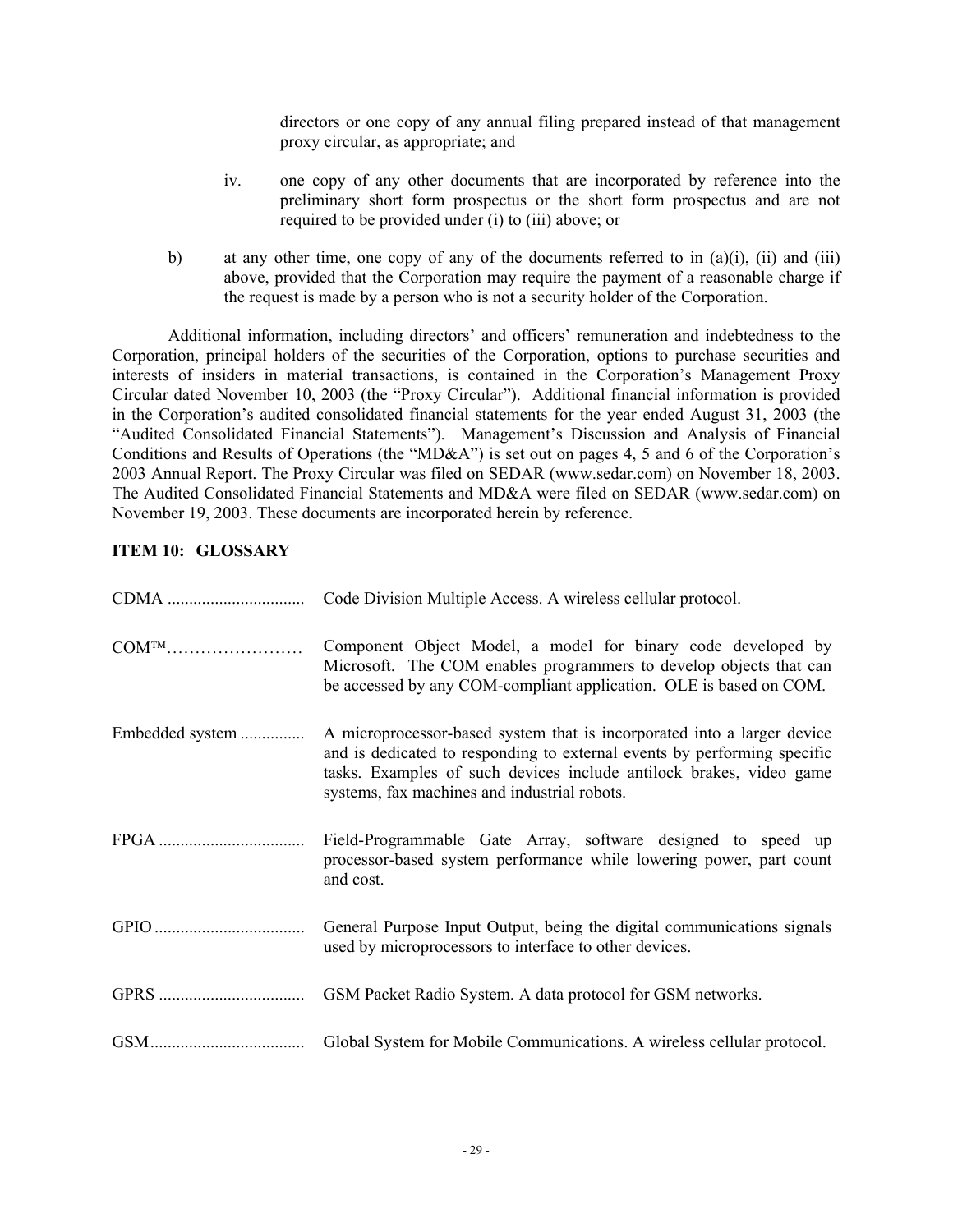Wide Web. ISV...................................... Independent Software Vendor. A company that licenses application or system software through variety of distribution channels for either consumer or industrial consumption. Java ..................................... A high-level operating system using independent programming language developed by Sun Microsystems, designed for handheld devices and settop boxes. Linux................................... A freely distributable implementation of UNIX that runs on a number of hardware platforms, including those of Intel and Motorola. OEM.................................... Original equipment manufacturer. A company that manufactures and sells products based on original designs through a variety of distribution channels for either consumer or industrial consumption. OLE..................................... Object Linking and Embedding, a Microsoft communications protocol that allows separate applications to share data. RISC.................................... Reduced Instruction Set Computer, a type of microprocessor that recognizes a relatively limited number of instructions but generally processes these instructions at a higher rate than processors with complex instruction sets. SNMP.................................. Simple Network Management Protocol. SOAP .................................. Simple Object Access Protocol. UDDI .................................. Universal Description, Discovery and Integration. UPnP ................................... Universal Plug and Play, a Microsoft communications protocol that allows computers to automatically discover network services without the need for manual configuration. UNIX .................................. An operating system originally developed by AT&T Bell Labs. USB..................................... Universal Serial Bus, a computer peripheral interface standard which is replacing legacy standards such as parallel and serial ports on PCs and peripherals such as printers, scanners, keyboards, and mice.

HTTP .................................. Hyper Text Transfer Protocol, the underlying protocol used by the World